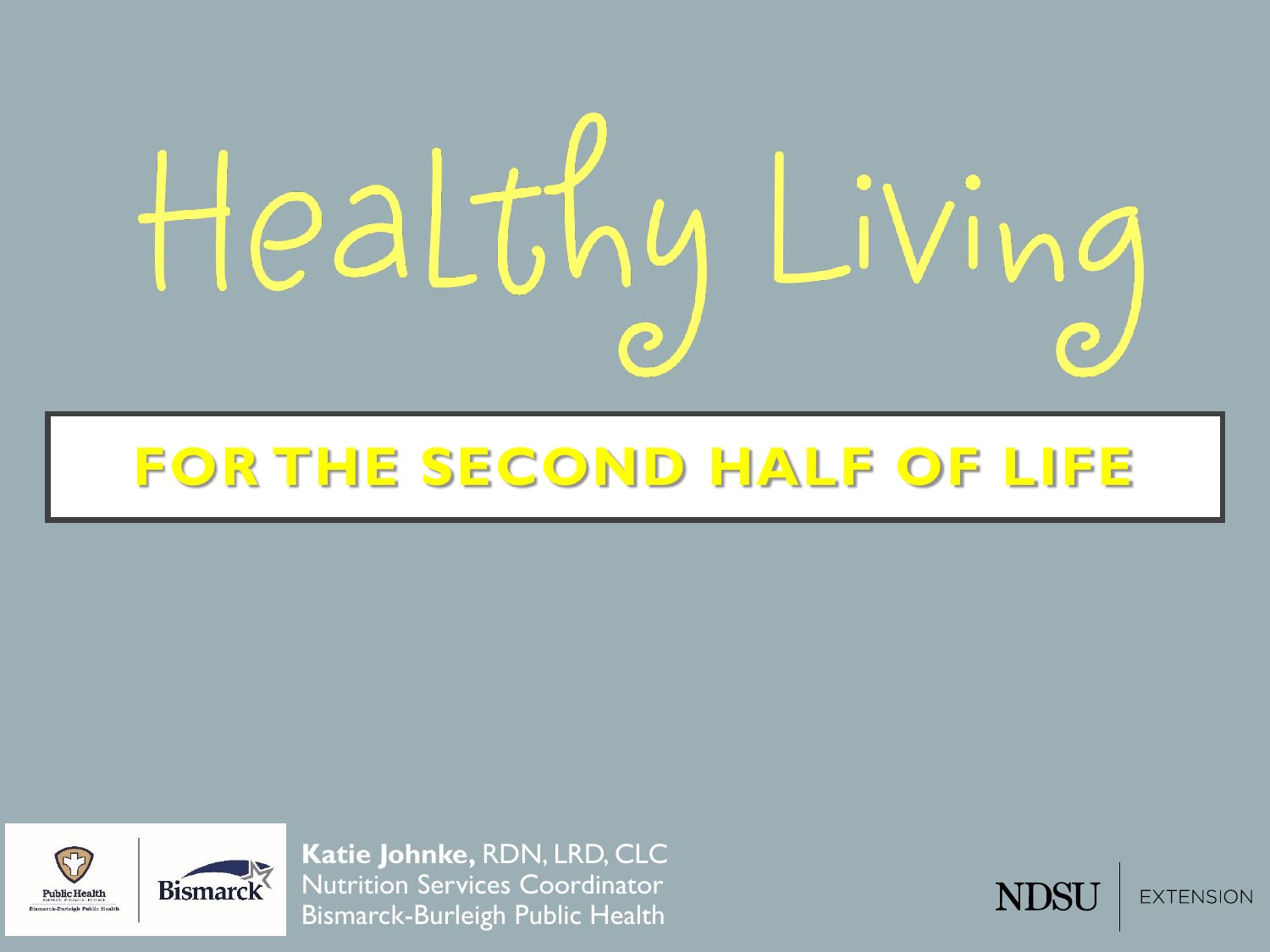# **LEARNER OBJECTIVES**

- Build awareness of healthy living habits for individuals as they age
- Identify priorities and steps to take toward healthy living efforts as aging occurs
- Plan how to continue learning and staying involved in positive activities as they age
- Foster dialogue among adults and others about positive aging and life skills needed in later years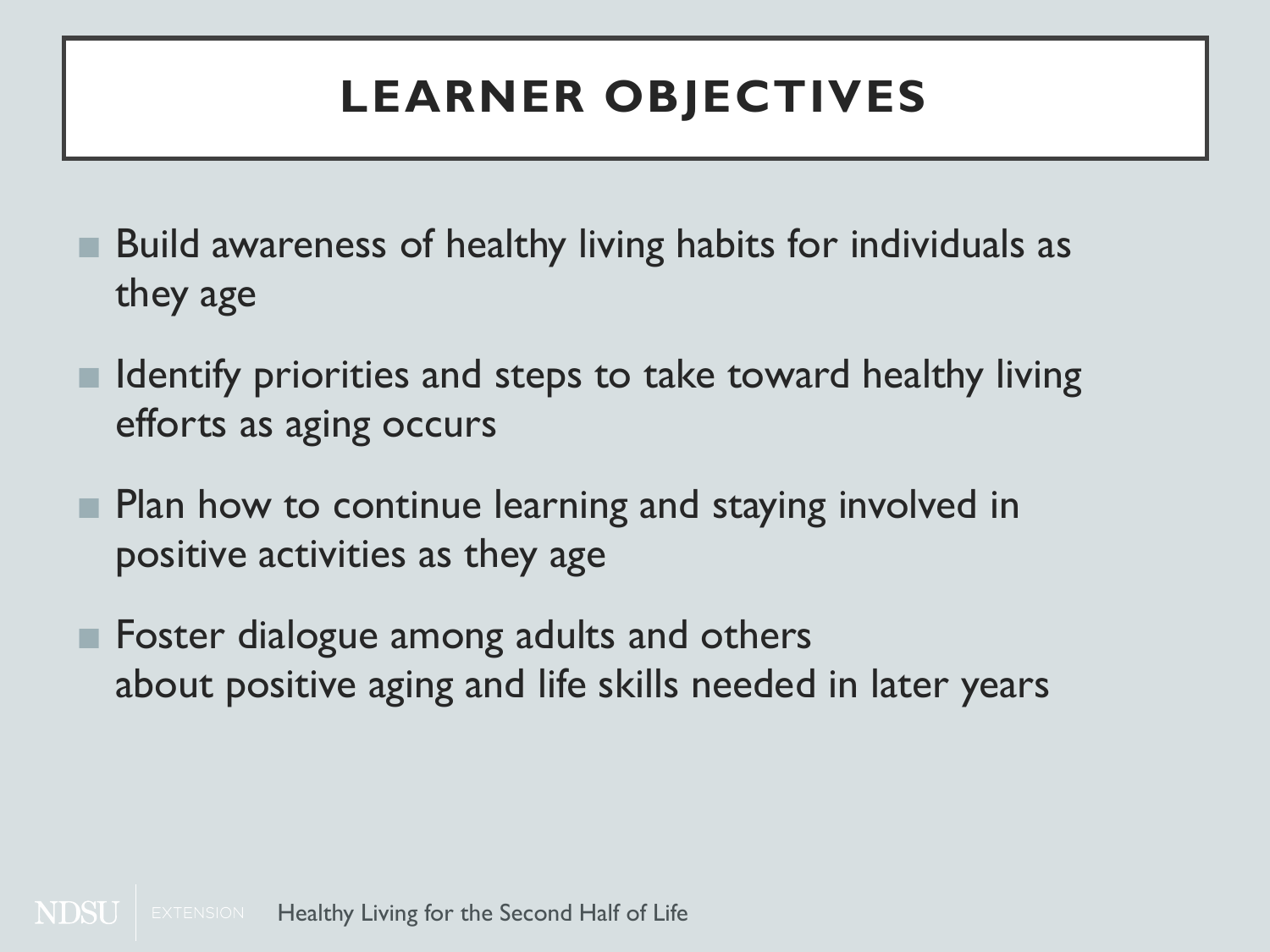# **A DEFINITION OF POSITIVE AGING**

## The ability to maintain:

- Low risk of disease and disease-related disability
- High mental and physical functioning
- Active engagement with life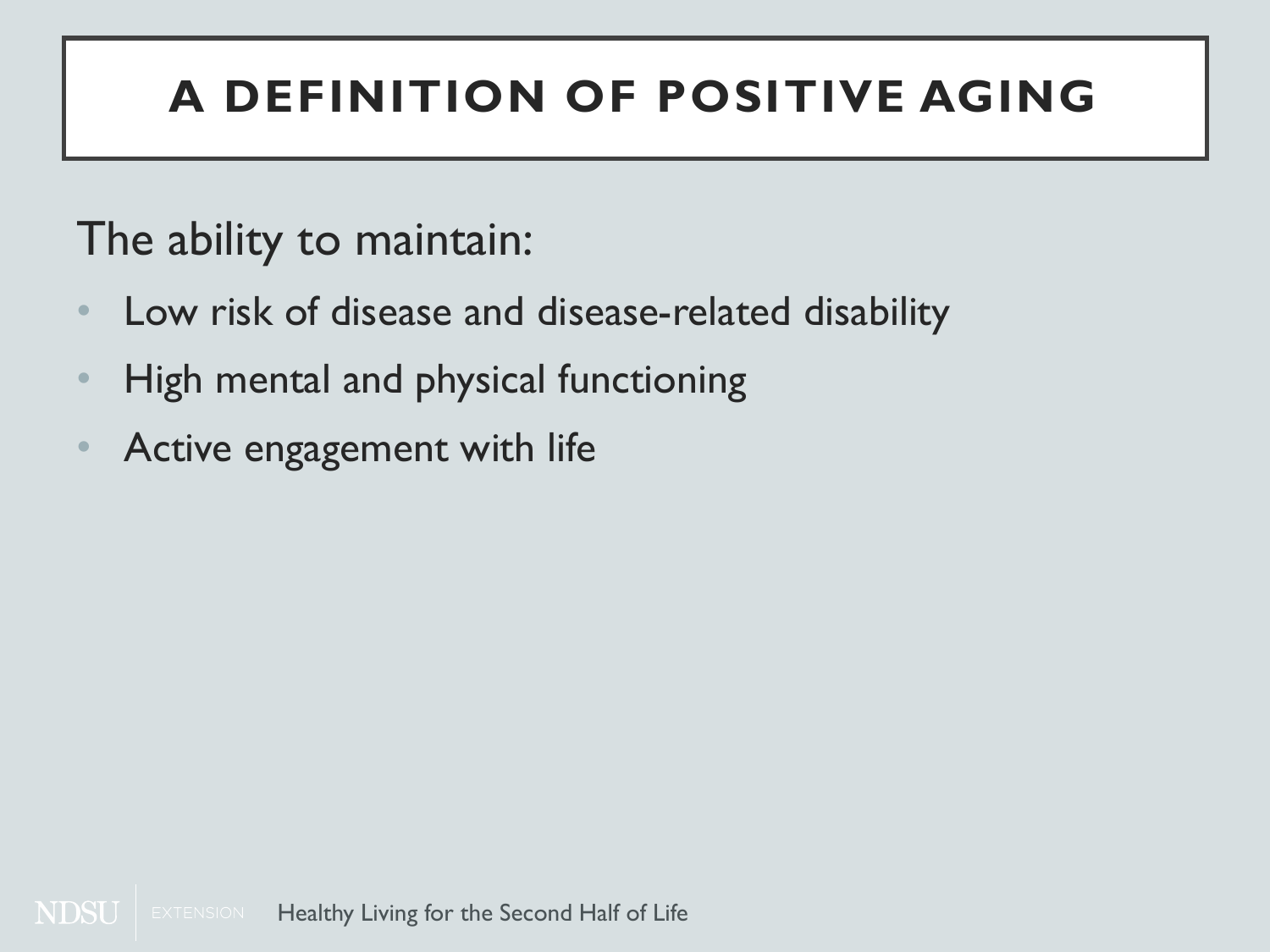# **OTHER ELEMENTS OF POSITIVE AGING**

A long and healthy life would not be possible without:

- Lifelong learning
- Active involvement
- Hopeful outlook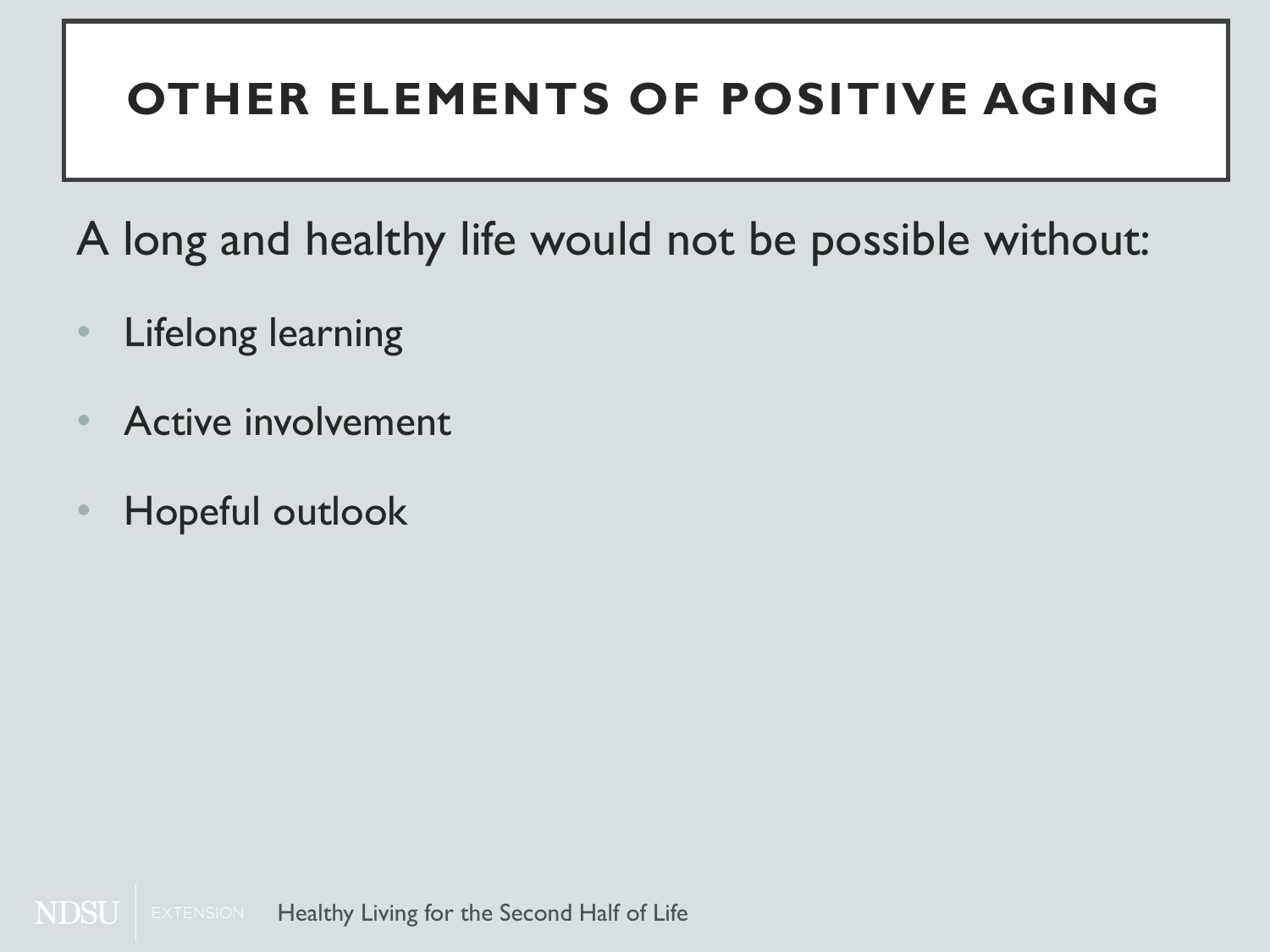#### **FOUR KEY DIMENSIONS OF POSITIVE AGING**

- **OMental wellness**
- OPhysical wellness
- OSocial wellness
- **OEmotional wellness**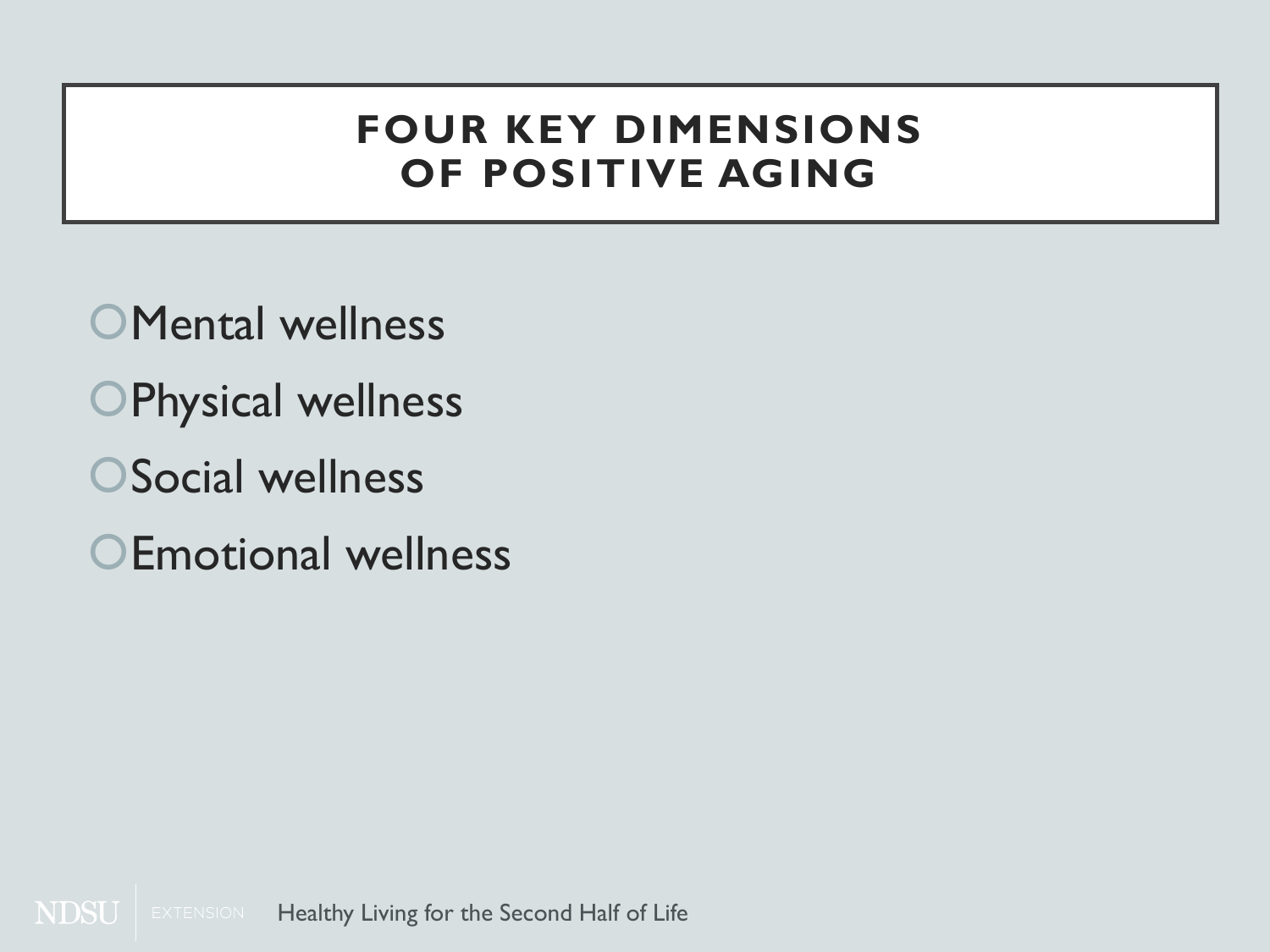## MENTAL WELLNESS

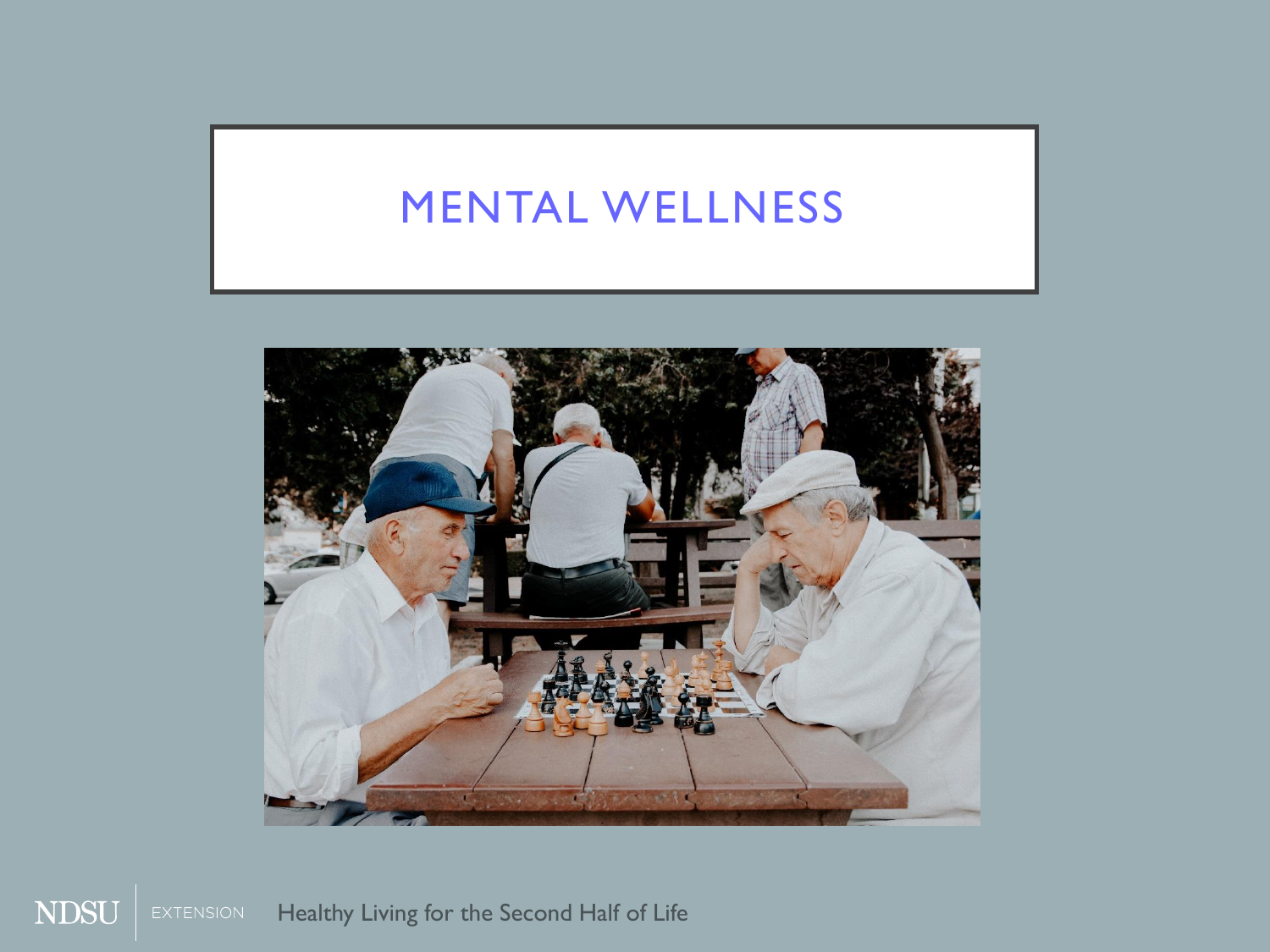#### MENTAL WELLNESS AND HEALTHY LIVING

# **Mental wellness = lifelong learning**

Maintain a positive outlook OLet curiosity be your guide **ORemain mentally active** O"Grow" your knowledge OGo online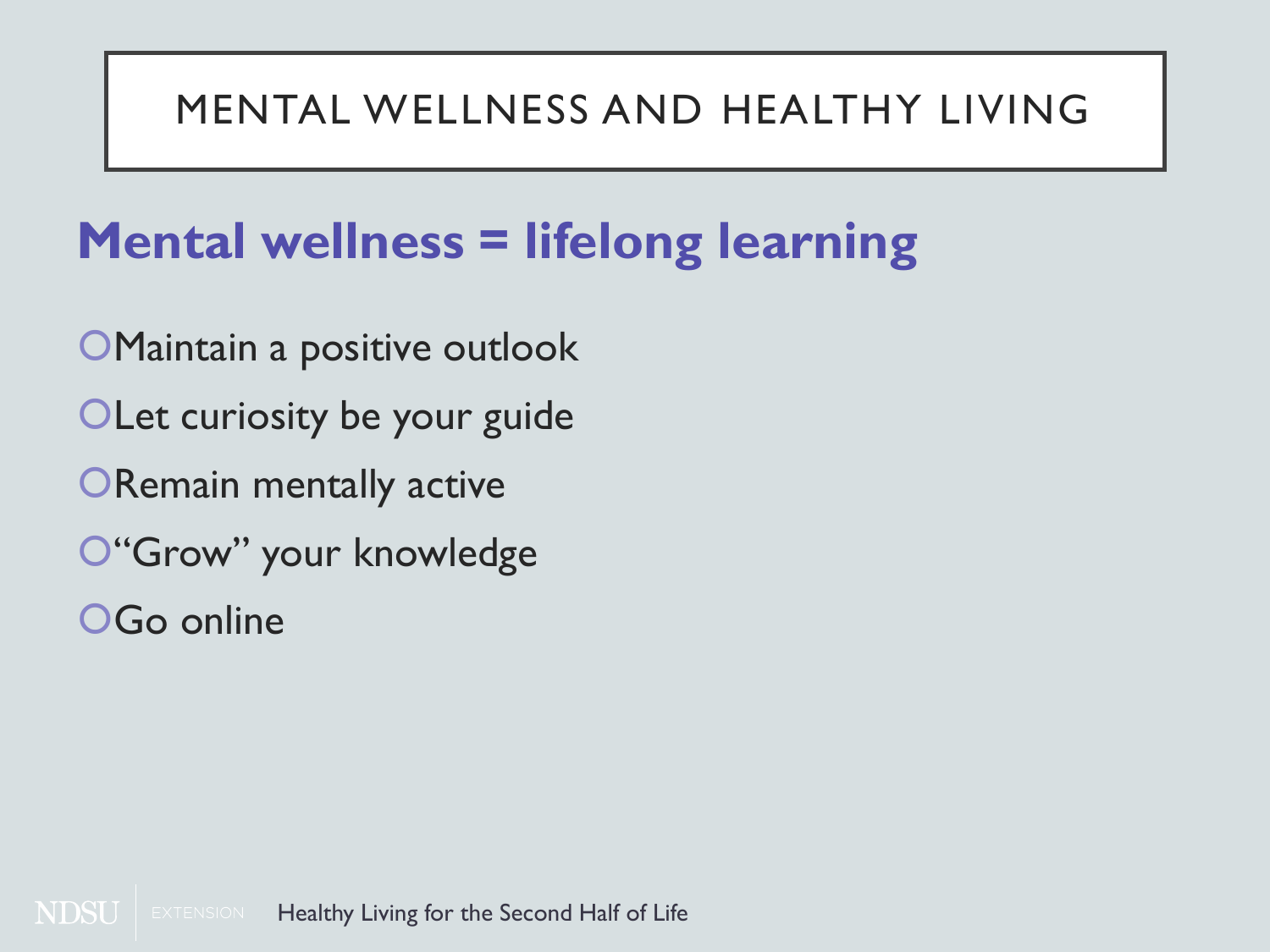## MENTAL WELLNESS AND HEALTHY LIVING

# **Mental wellness = personal planning**

- What do I want when I am older? How can I prepare?
- O Set goals and follow through
- **Oldentify your lasting values**
- **OKeep your expectations realistic**
- **OKnow what you believe**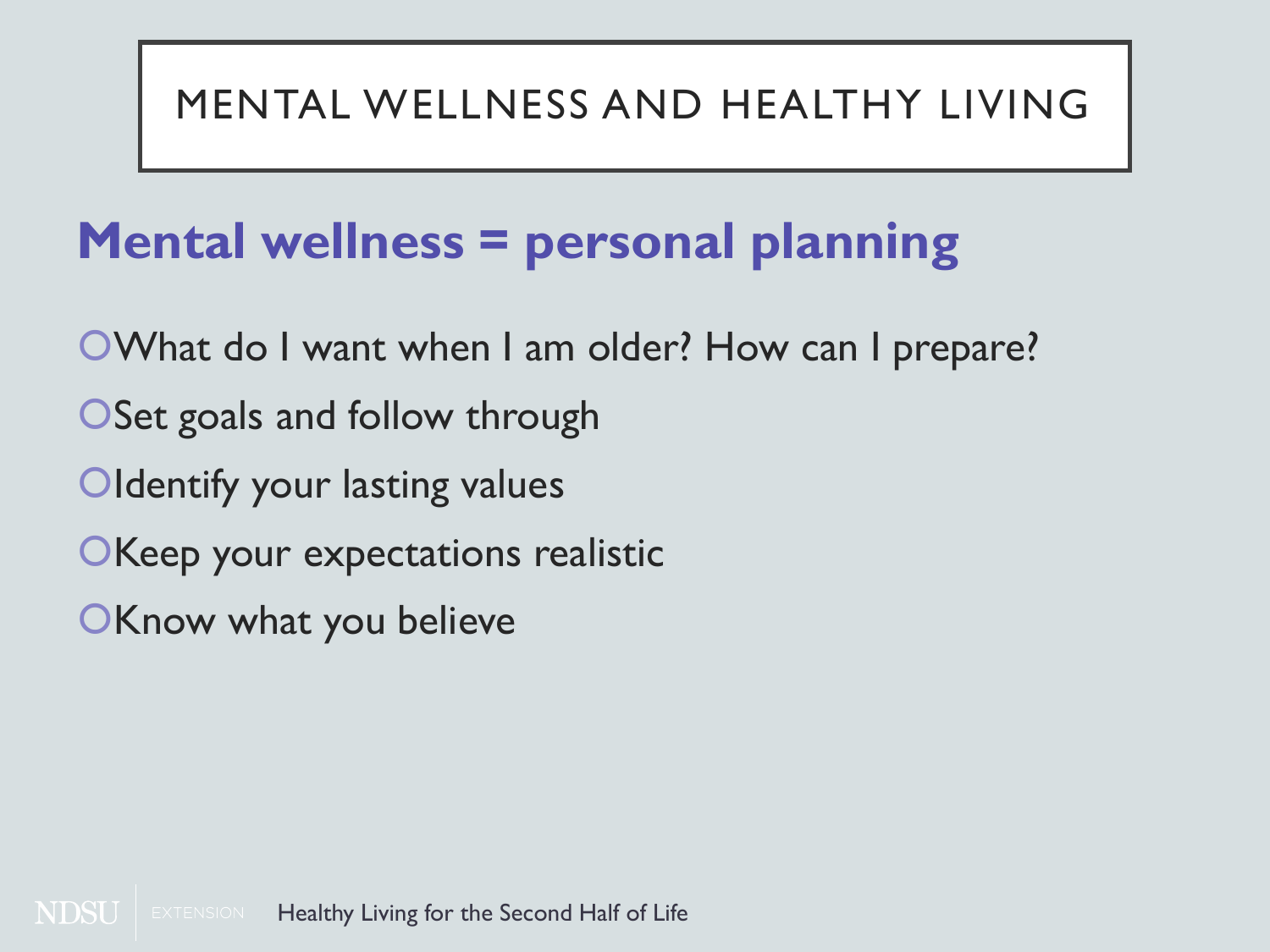## PHYSICAL WELLNESS



**NDSU** EXTENSION Healthy Living for the Second Half of Life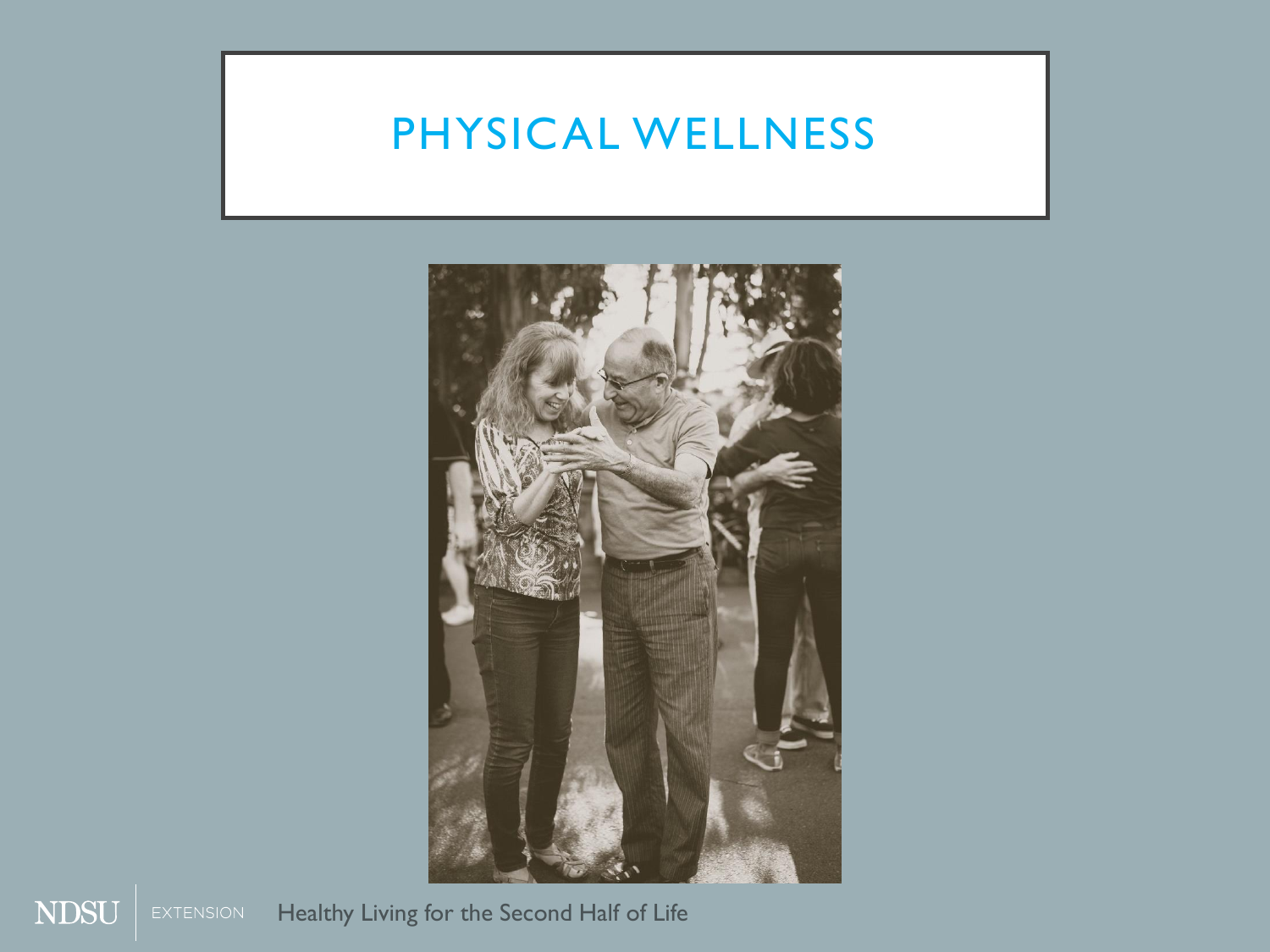# **Physical wellness = care for yourself**

- **OTake good care of your health**
- OEat right
- Visit your health professionals regularly
- **OForget Botox**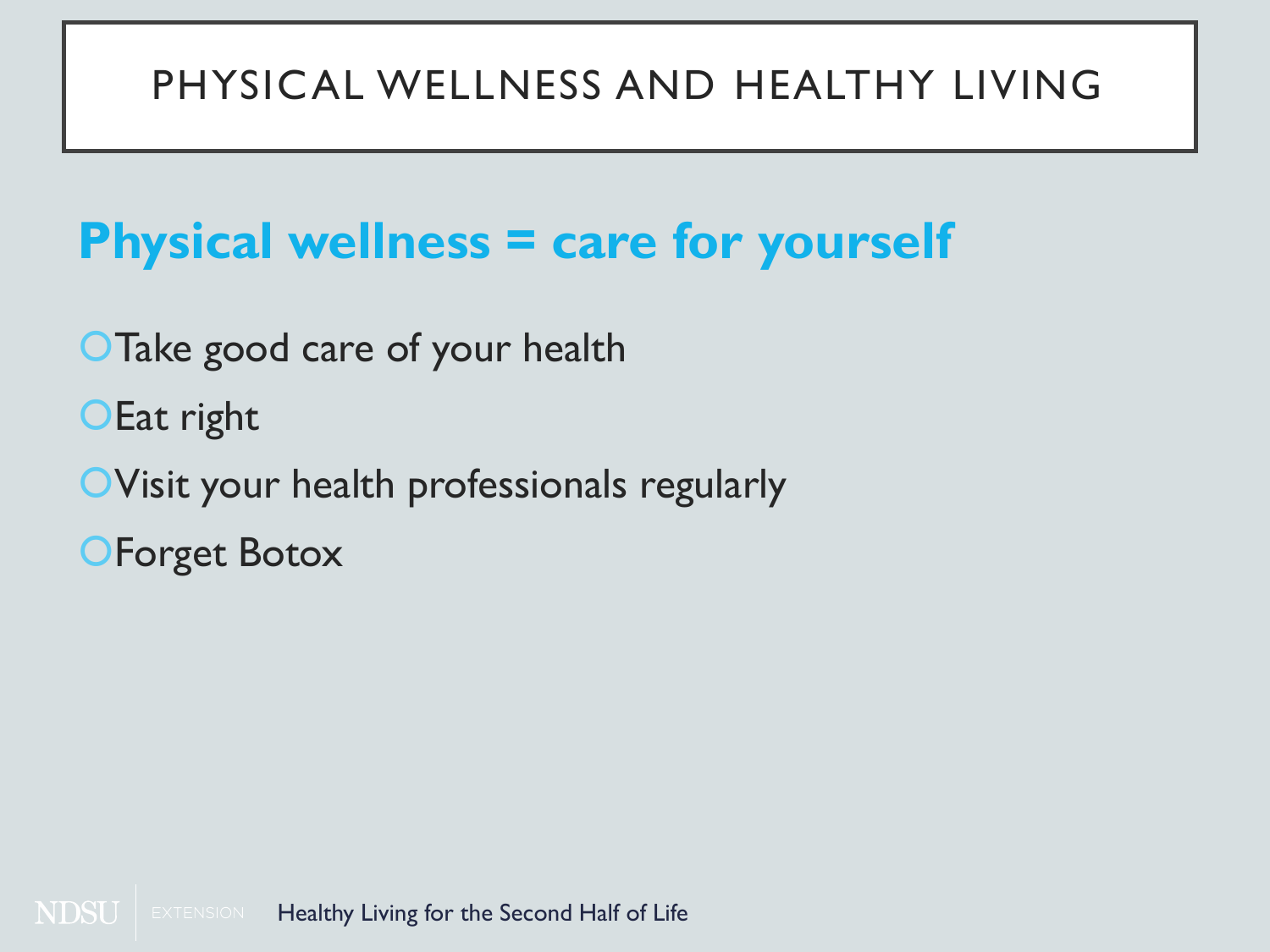# **Physical wellness = regular exercise**

## Experts have found that regular exercise:

**OPrevents heart disease and stroke** 

- **OMaintains healthy blood pressure and** reduces high blood pressure
- **OPrevents bone loss**
- **OStrengthens your muscles and frame**
- **OControls type 2 diabetes**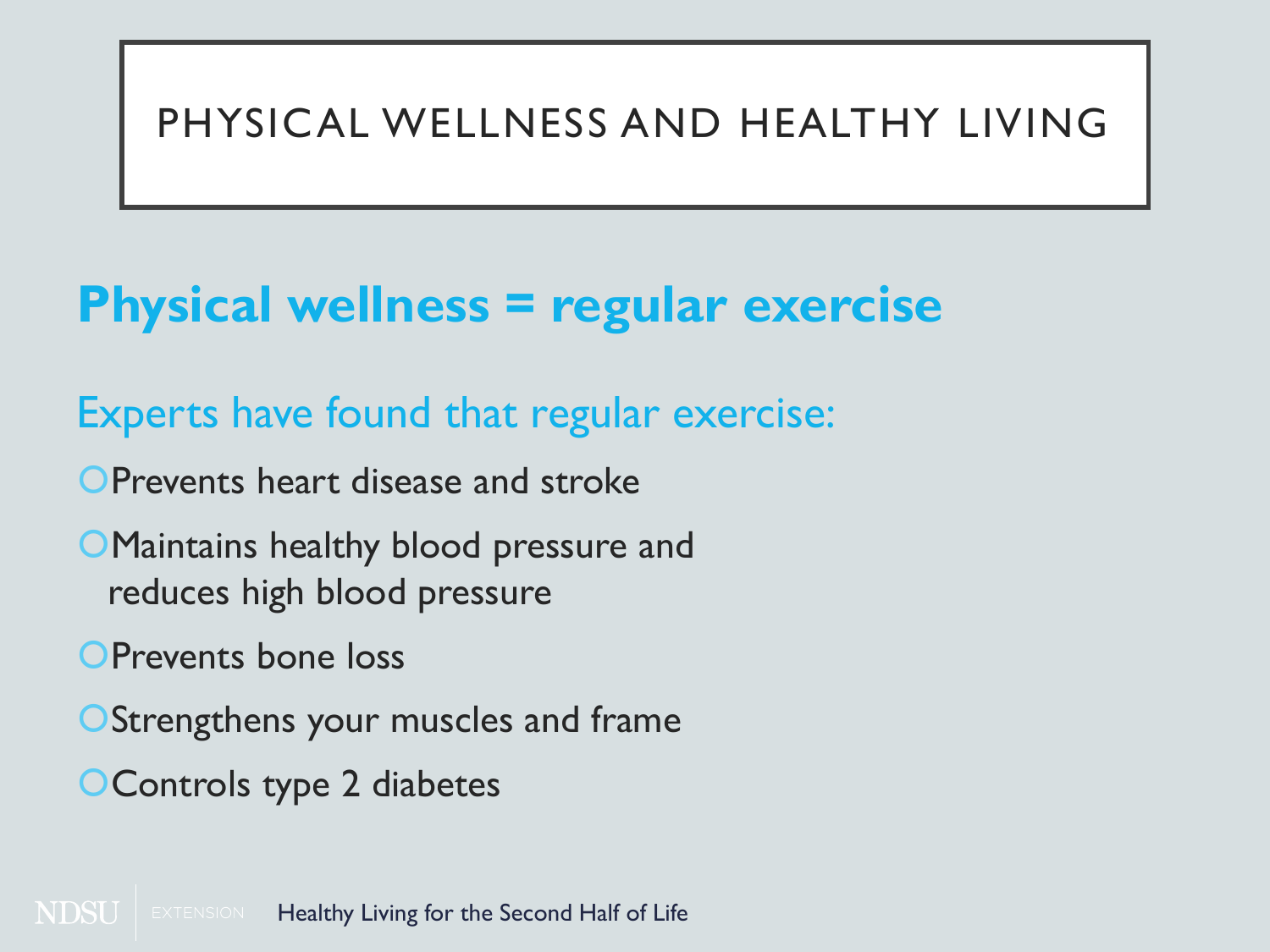#### Experts have found that regular exercise:

- **OLowers blood sugar levels**
- **OPrevents falls**
- ORelieves stress
- **OPromotes relaxation**
- **OIncreases energy**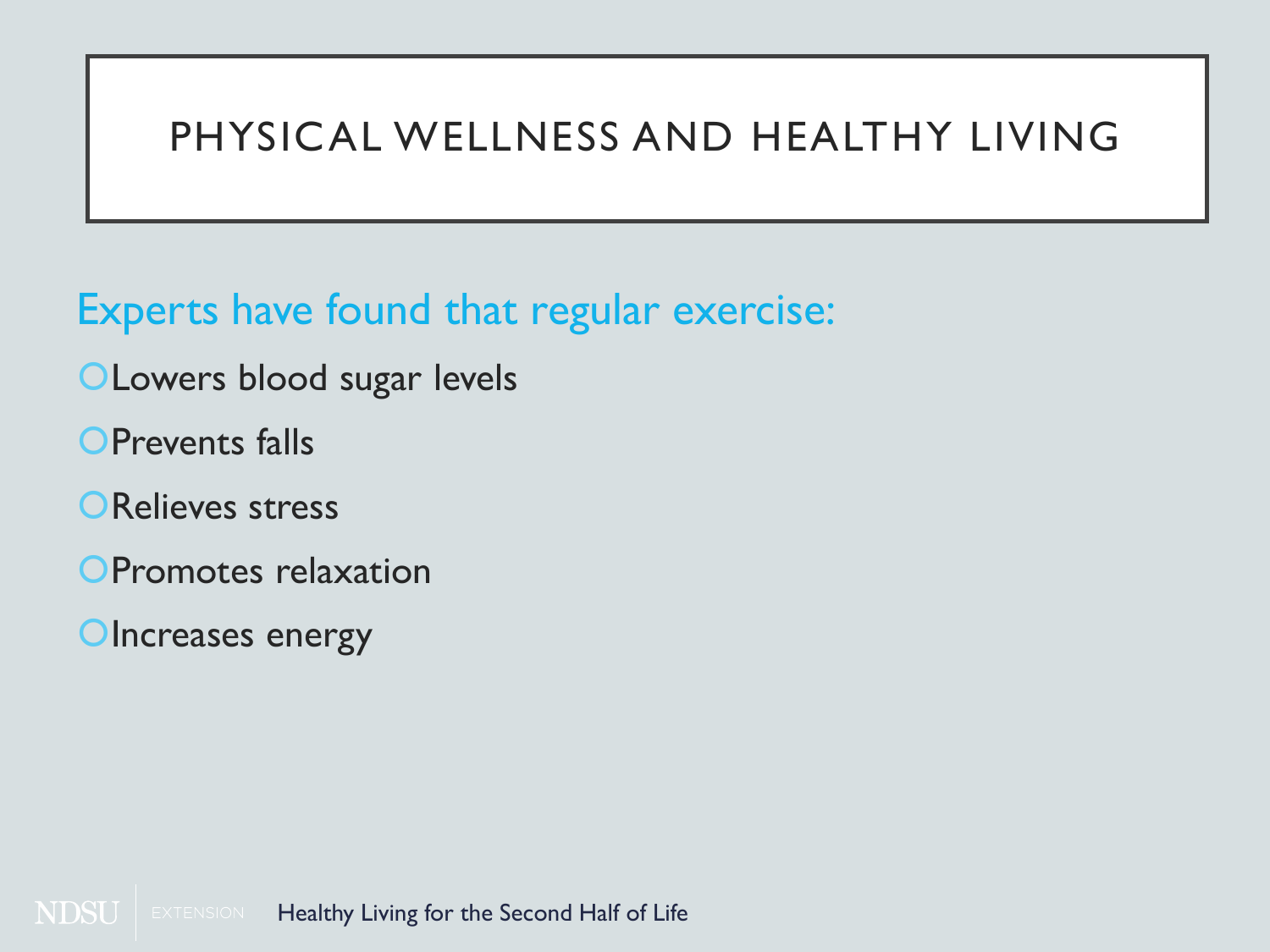# **Four Types of Exercise**

**OEndurance exercise OStrength exercise OBalance exercise OFlexibility exercise**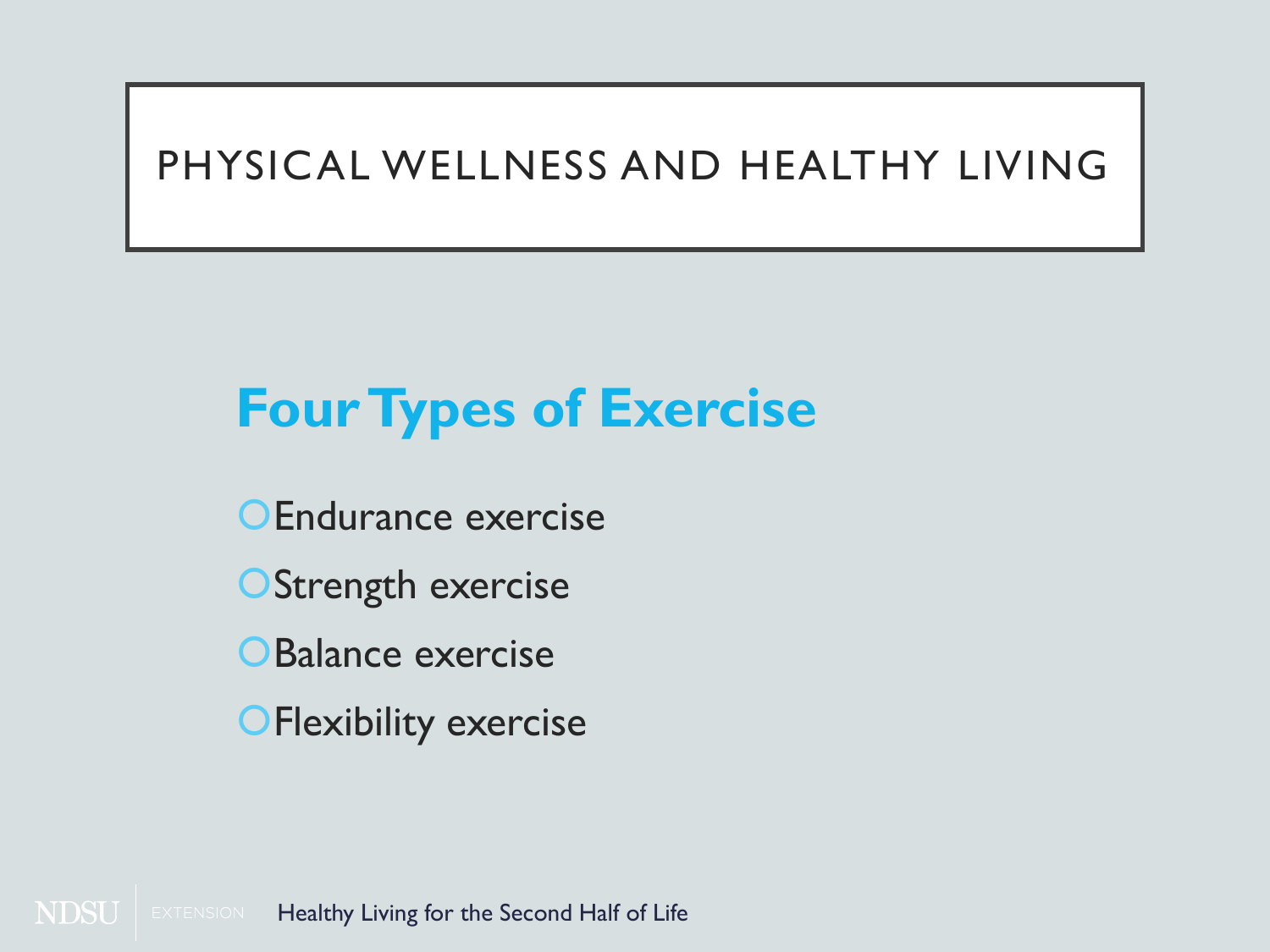#### LEARNING ACTIVITY: **PHYSICAL ACTIVITY AND EXERCISE EXAMPLES**

EXTENSION Healthy Living for the Second Half of Life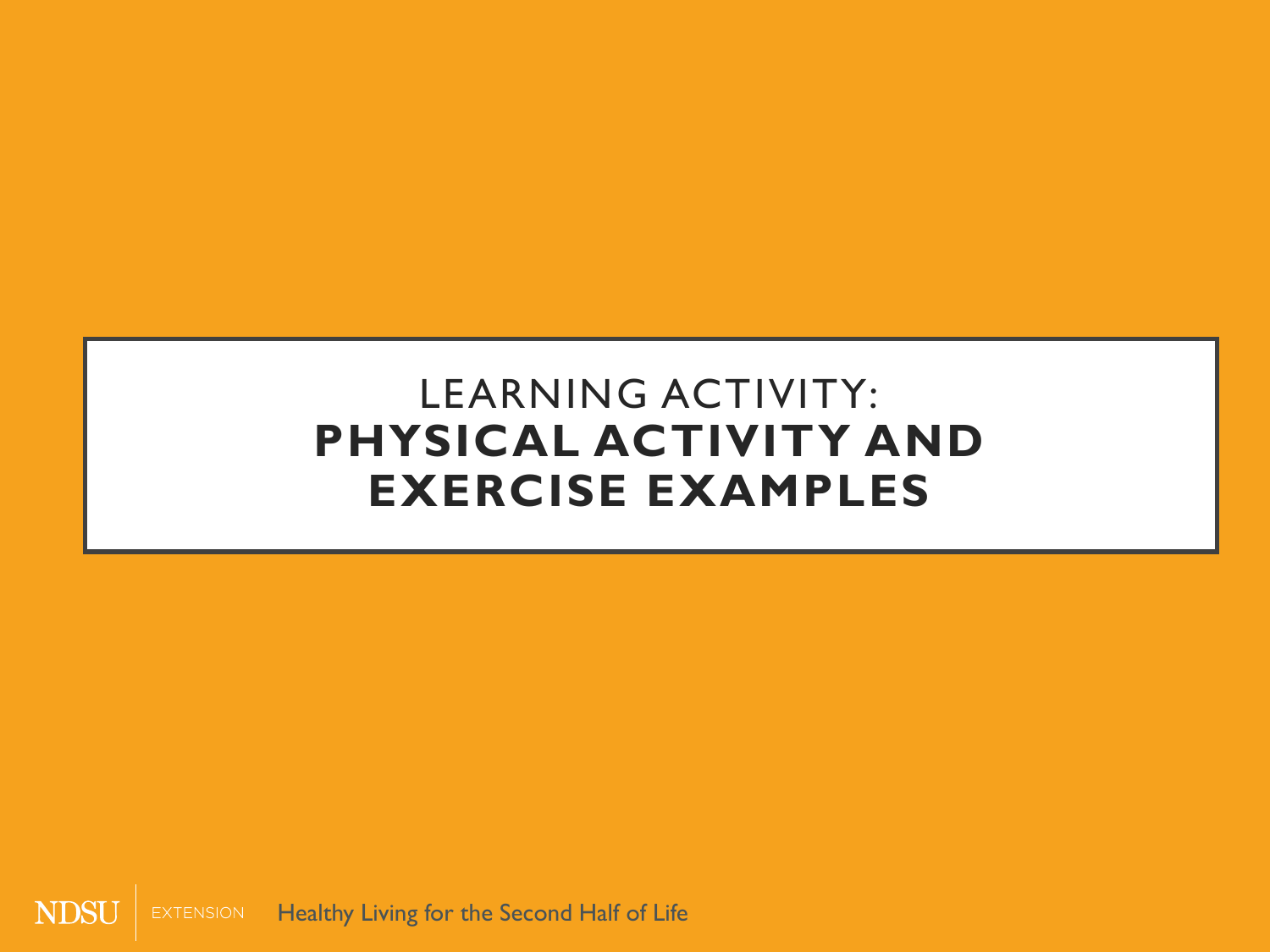# **10 Ways to Move 30 Minutes a Day**

- **O**Walking
- **OGardening**
- **OPushing your grandchild in a stroller**
- Water aerobics
- **O**Yoga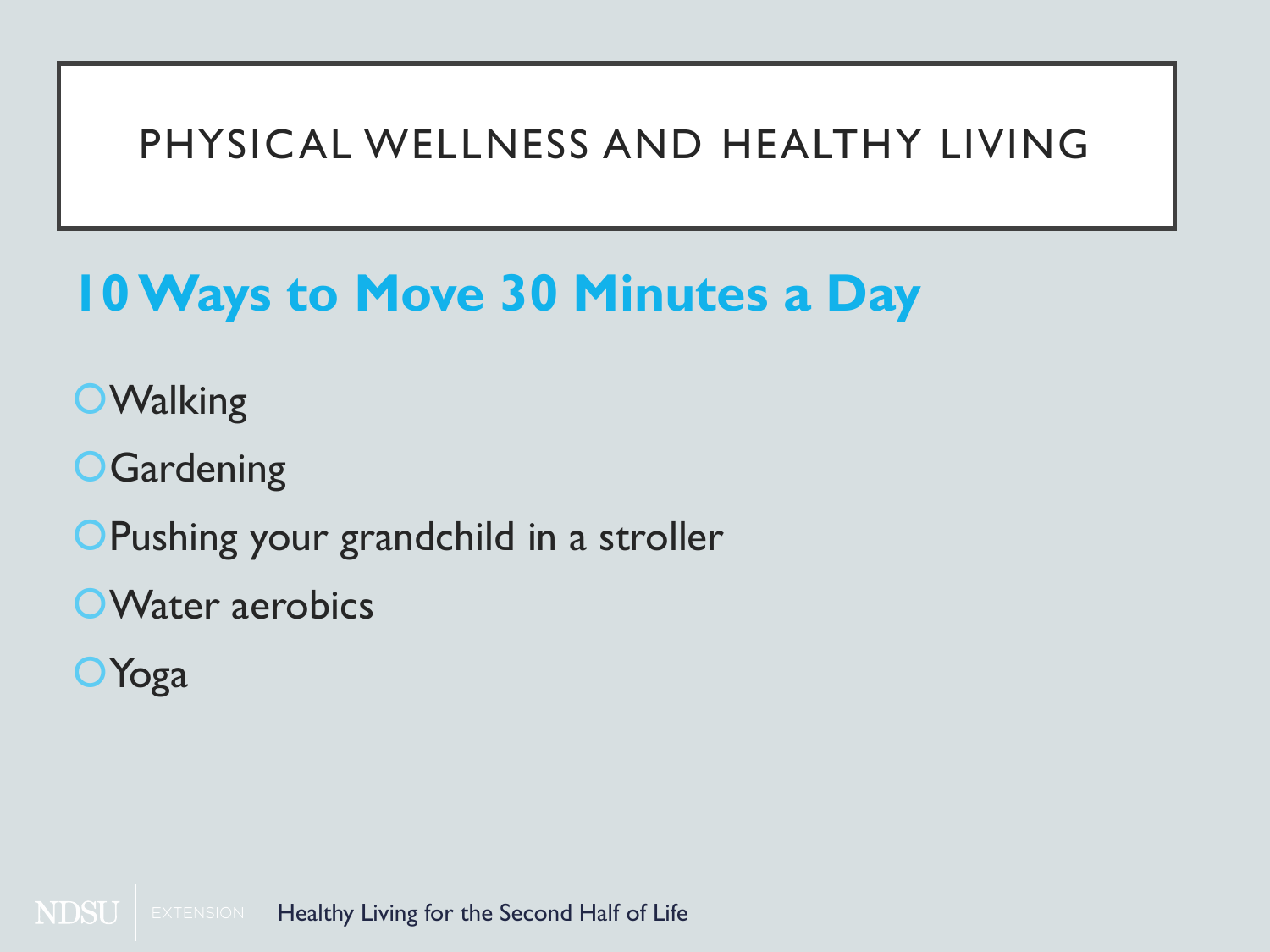## **10 Ways to Move 30 Minutes a Day**

- **OPark your car at the far end of the parking lot and walk the** distance
- **ORecumbent bike**
- **OMow the lawn**
- Visit a museum
- **OStretch**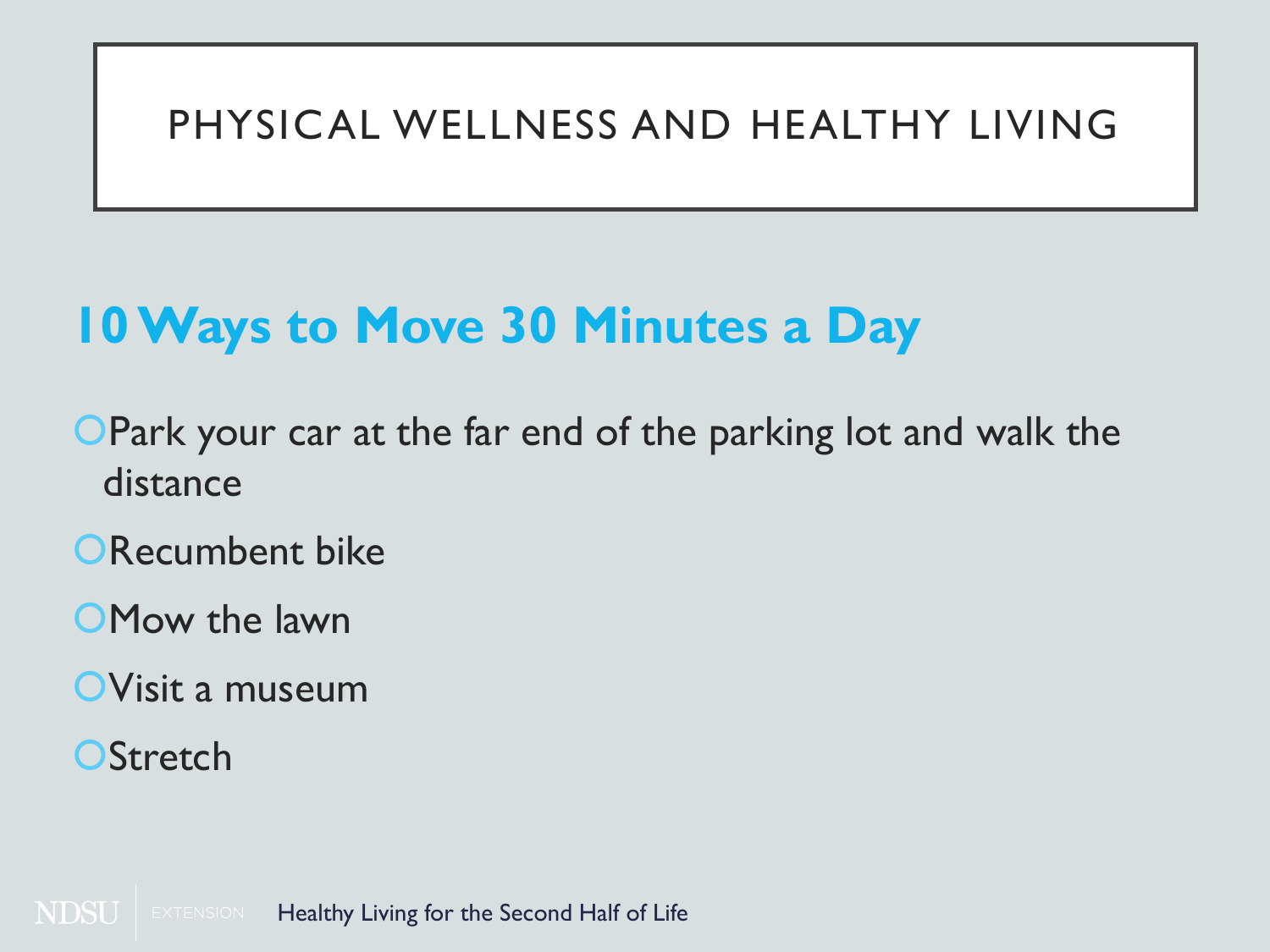## SOCIAL WELLNESS

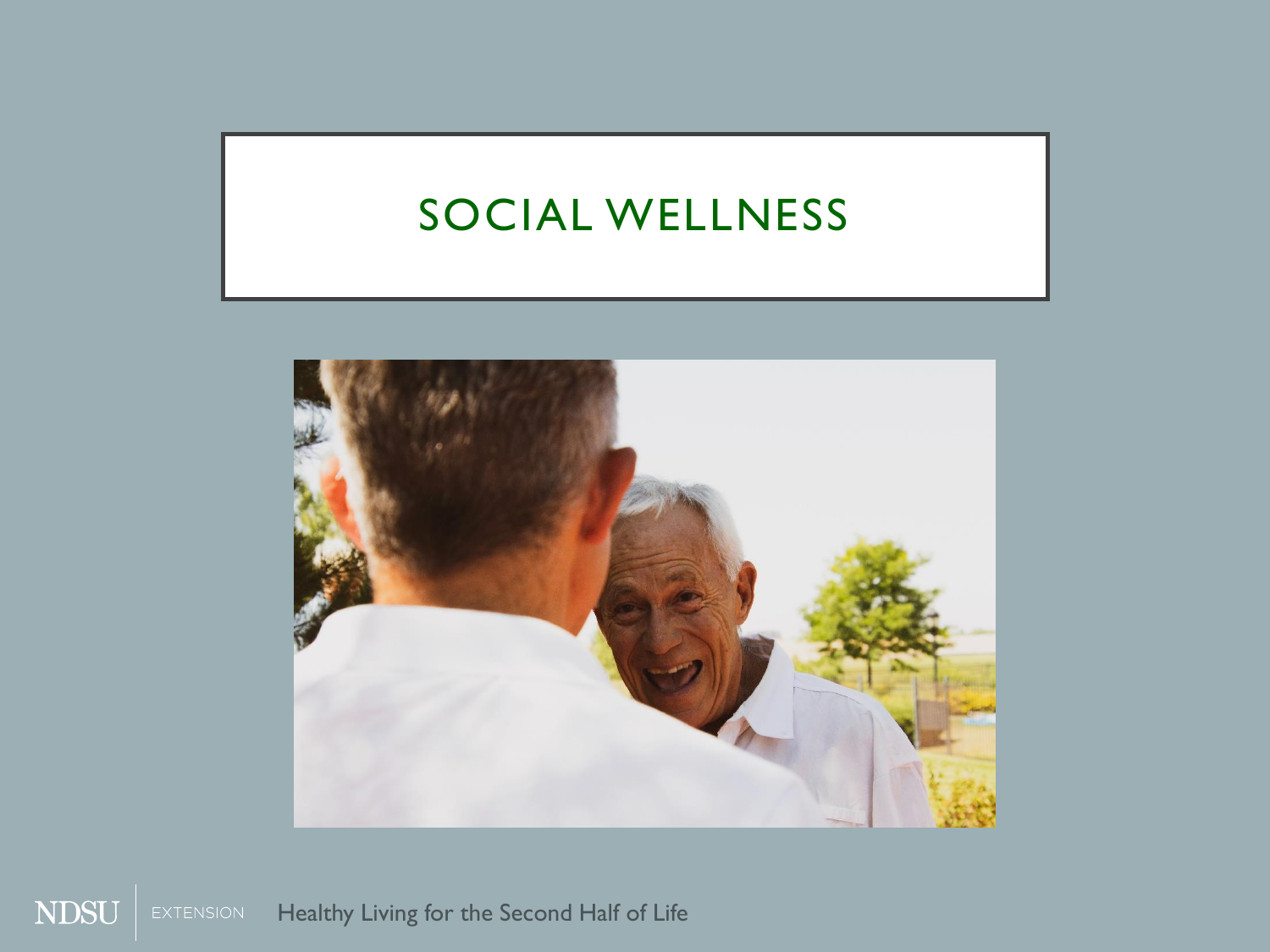# **Social wellness = closeness to loved ones**

- **OKeep your family members and friends close**
- OBe a resource
- **OMake recordings of favorite family stories**
- **OTeach values and skills**
- Maintain a positive relationship with adult children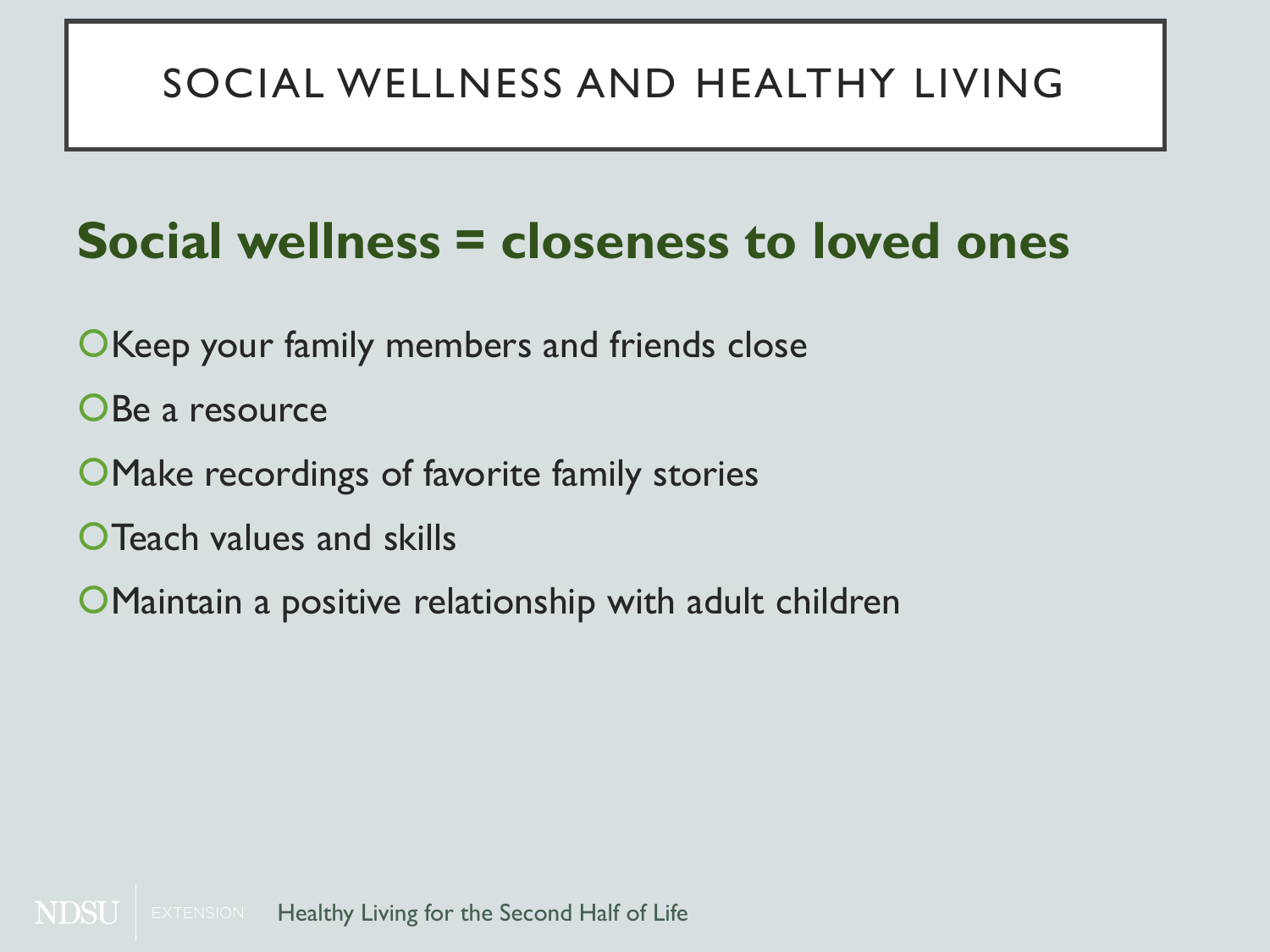#### LEARNING ACTIVITY: **POSITIVE SOCIAL CONNECTIONS IN LATER LIFE**



**NDSI** Healthy Living for the Second Half of Life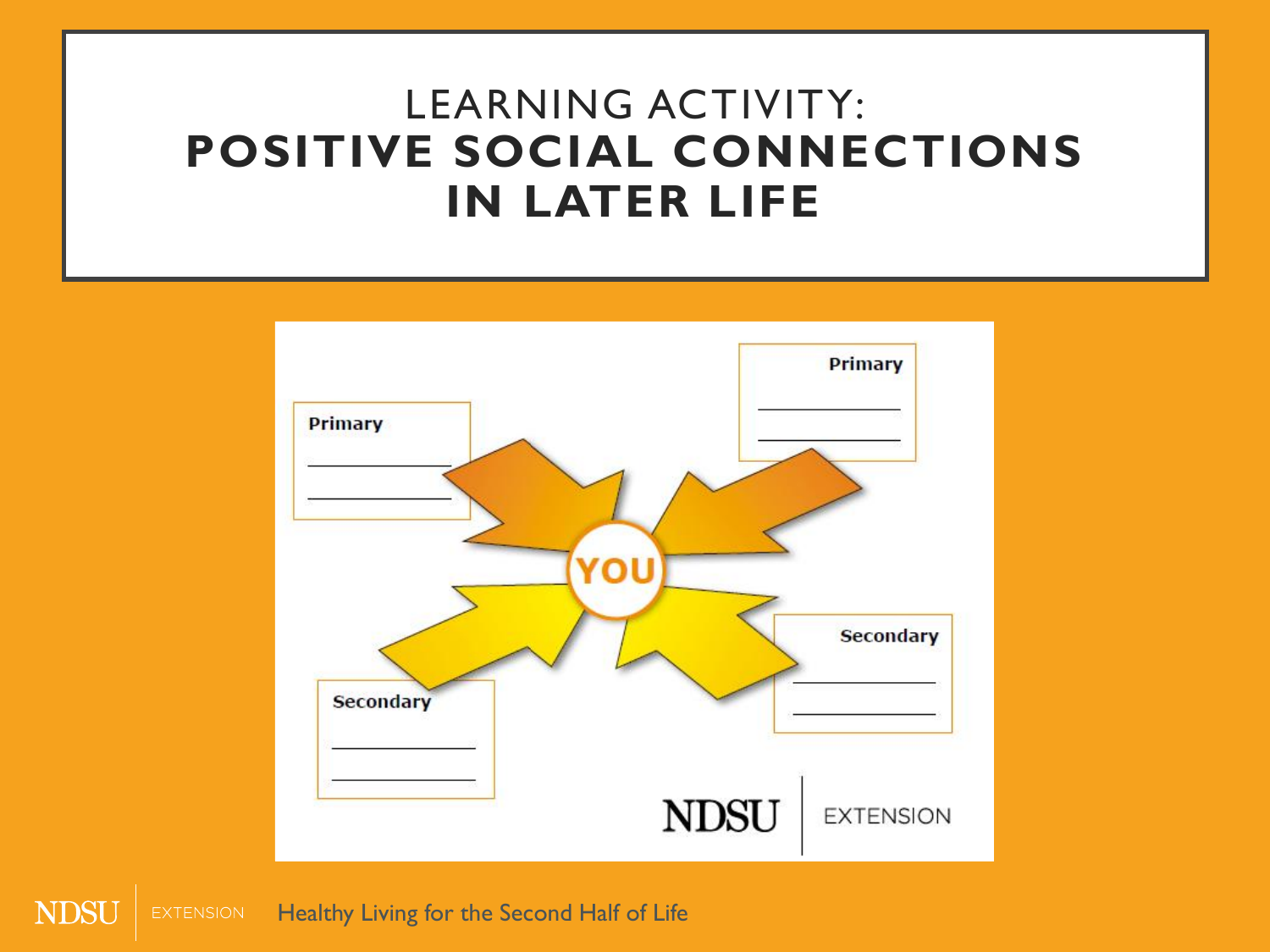# **Social wellness = sharing yourself with others**

- OBe active and volunteer
- OShare a skill
- OOrganize other older people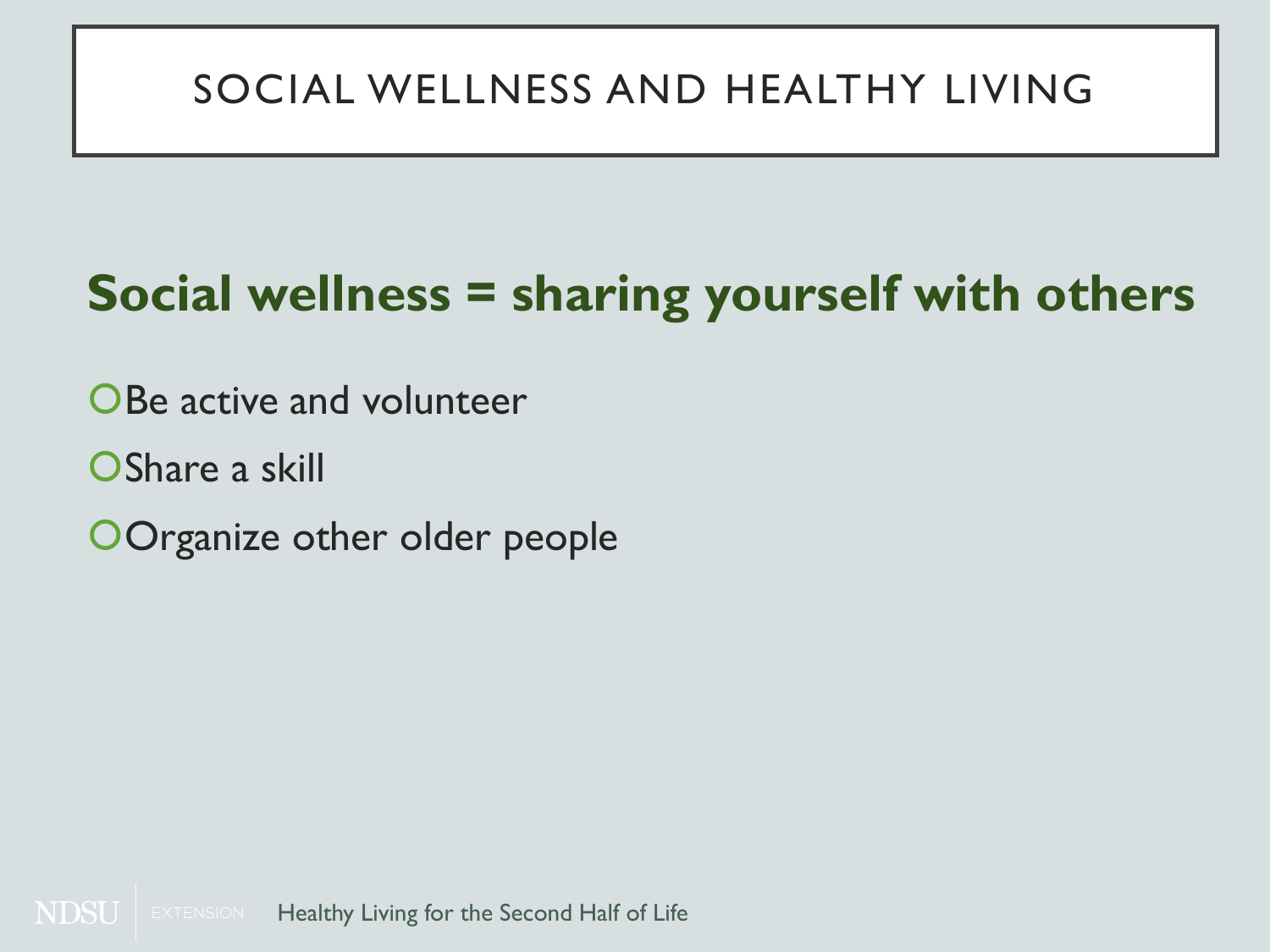# **Social wellness = active engagement in life**

- OGet involved in something meaningful
- **OPursue a passion**
- **OPut some fun into your life**
- Engage in a community of support to you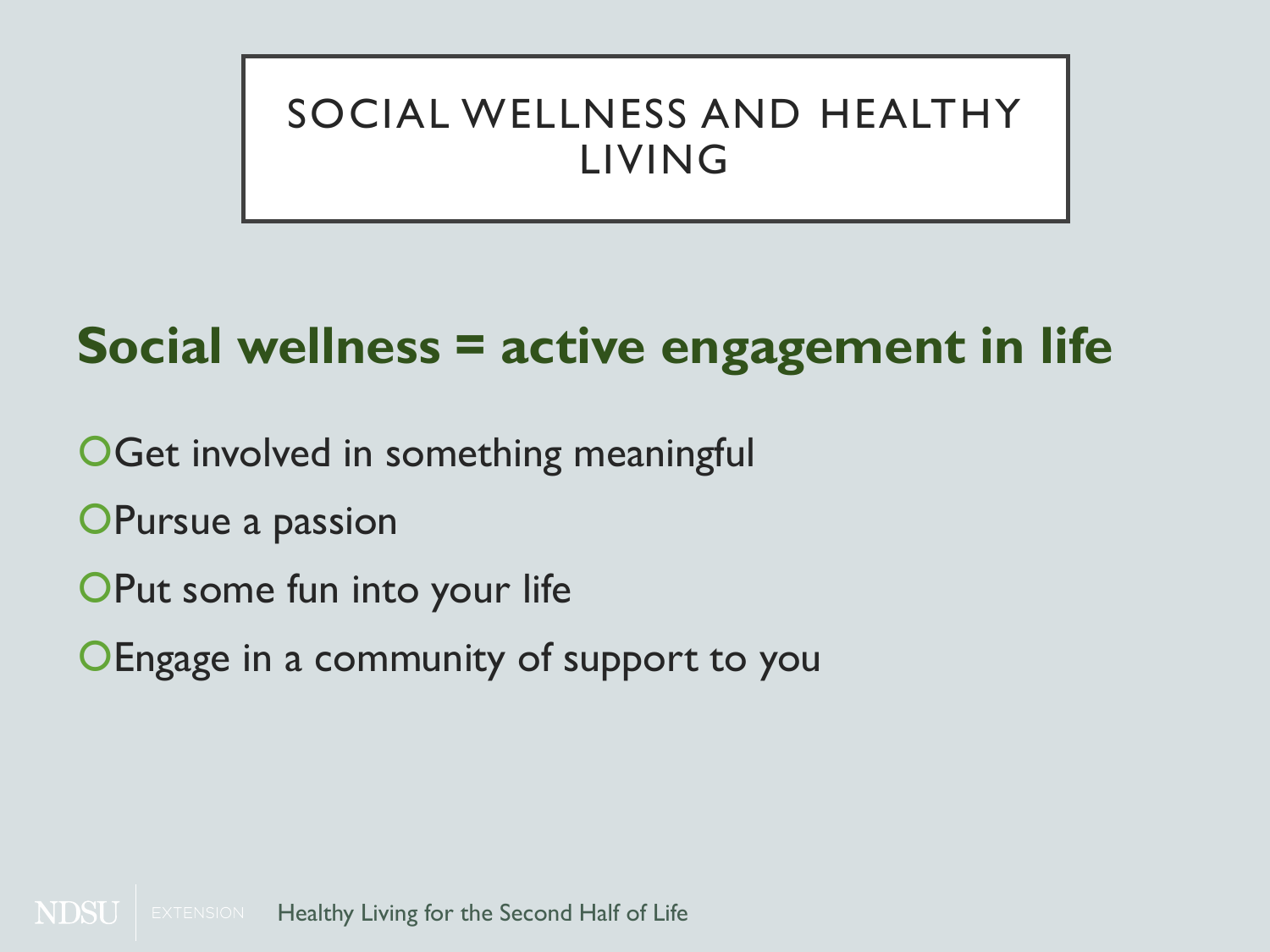# **Volunteering in Later Life**

- o Help you live longer, stay active and combat loneliness or depression
- o Provide you with a sense of purpose
- o Give you the chance to share skills and knowledge
- Allow you to explore your interests
- Assist you in uplifting others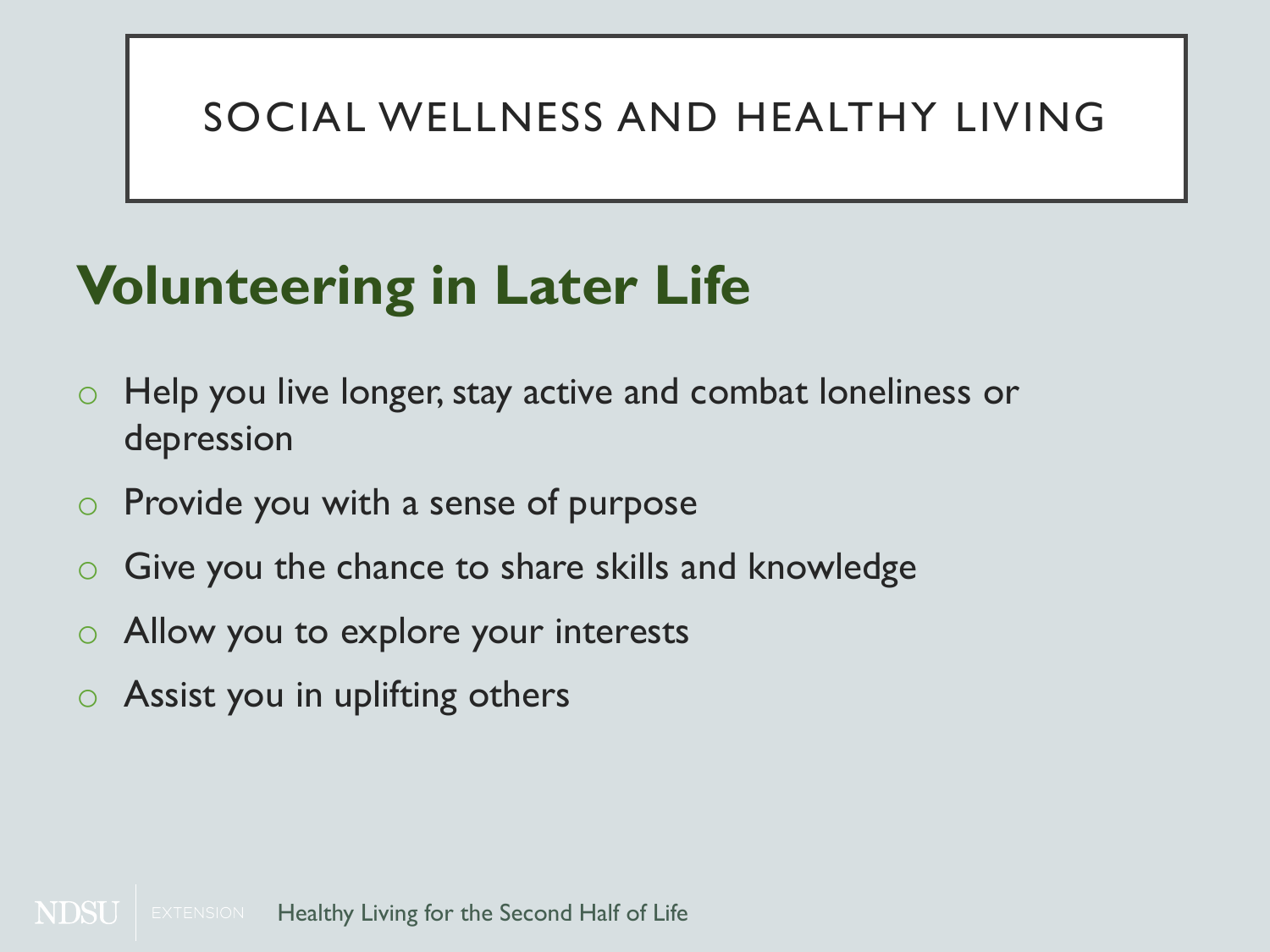## EMOTIONAL WELLNESS



**NDSU** EXTENSION Healthy Living for the Second Half of Life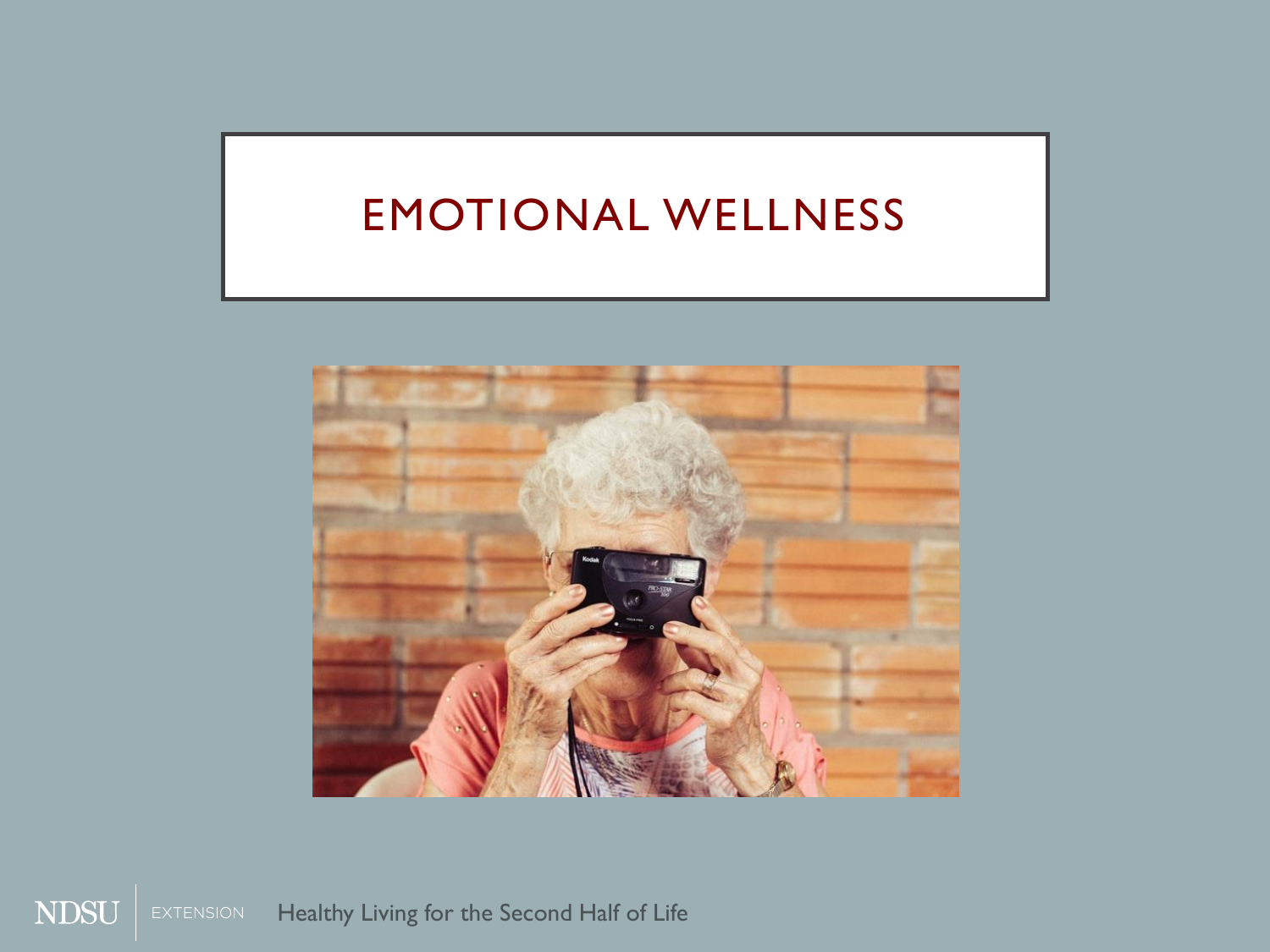# **Emotional wellness = maintaining a positive outlook on life**

OStop harmful, hopeless thoughts

OCelebrate your successes

OPursue a positive outlook

Healthy Living for the Second Half of Life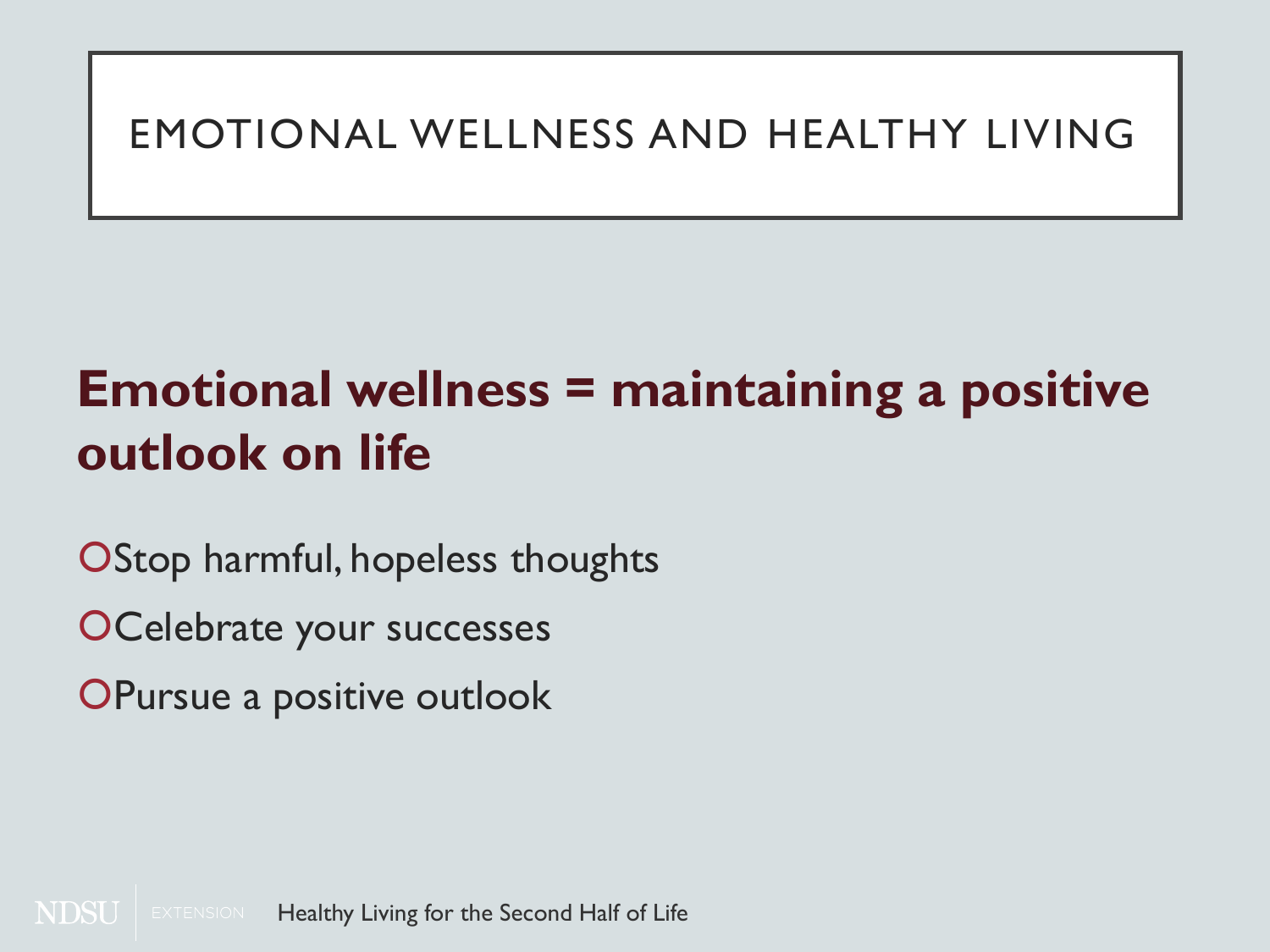#### LEARNING ACTIVITY: **DISCUSS STRESS-REDUCTION STRATEGIES**

- o Take a nap
- o Go shopping or window browsing
- o Practice yoga
- o Maintain spiritual connection
- o Take a warm bath
- o Try a new restaurant/delivery
- o Take care of yourself
- o Find a reason to laugh every day
- o Ask for help when needed
- o Visit with a neighbor
- o Focus on your accomplishments
- o Stretch
- o Enjoy the sunset/sunrise
- o Eat well
- o Limit alcohol intake
- o Know the effects of medication
- o Be grateful
- o Write a letter
- o Call a friend
- o Have a manicure
- o Be with children
- o Go for a drive
- o Read a book
- o Collect antiques
- o Play with a pet
- o Do genealogy
- o Try a new recipe
- o Garden
- o Play cards
- o Meditate
- o Go fishing
- o Bake bread
- o Travel
- o Exercise
- o Plan for fun
- o Be flexible
- o Learn to say "no"
- o Live in the present
- o Do a crossword puzzle
- o Practice "breathing"
- o Write in a journal
- o Watch a good movie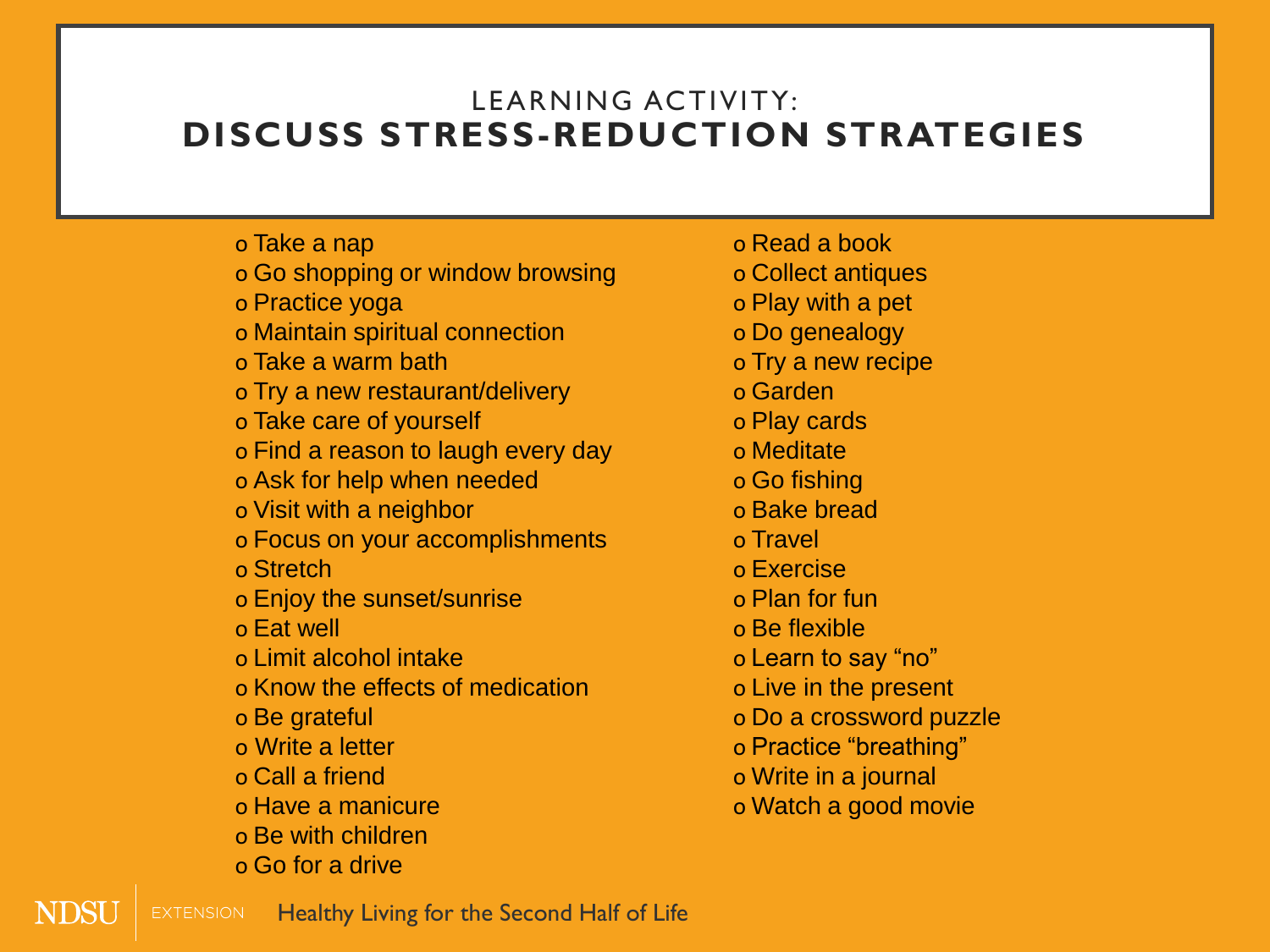# **Emotional wellness = managing and reducing stress**

OMind the basics in caring for yourself

- O Take action to give yourself some control in a situation
- Focus on what you can control
- **OImplement relaxation strategies**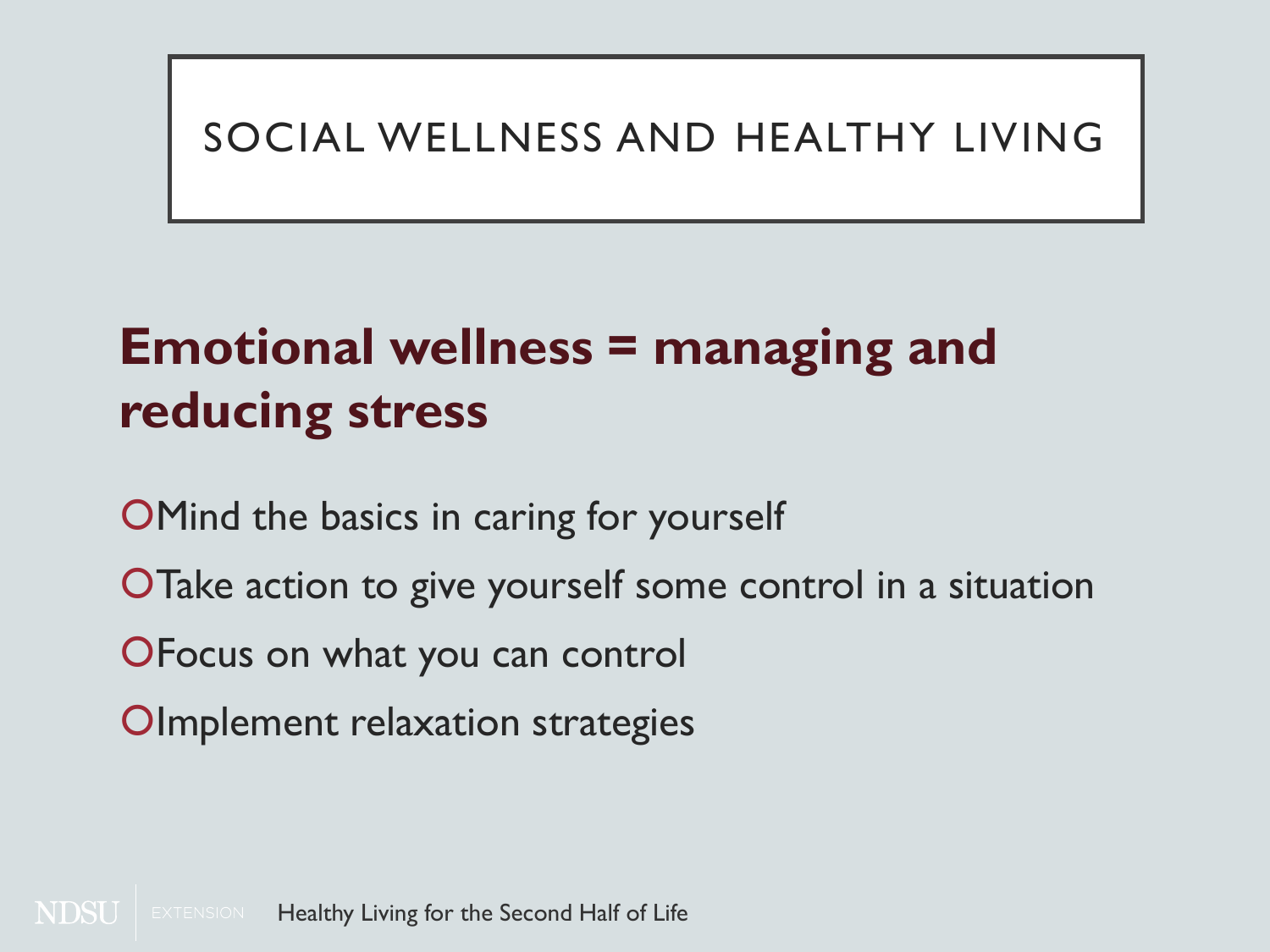# **Emotional wellness = managing and reducing stress**

O Take small steps toward bigger goals O Find opportunities in all situations Develop a sense of humor **OGive yourself personal time**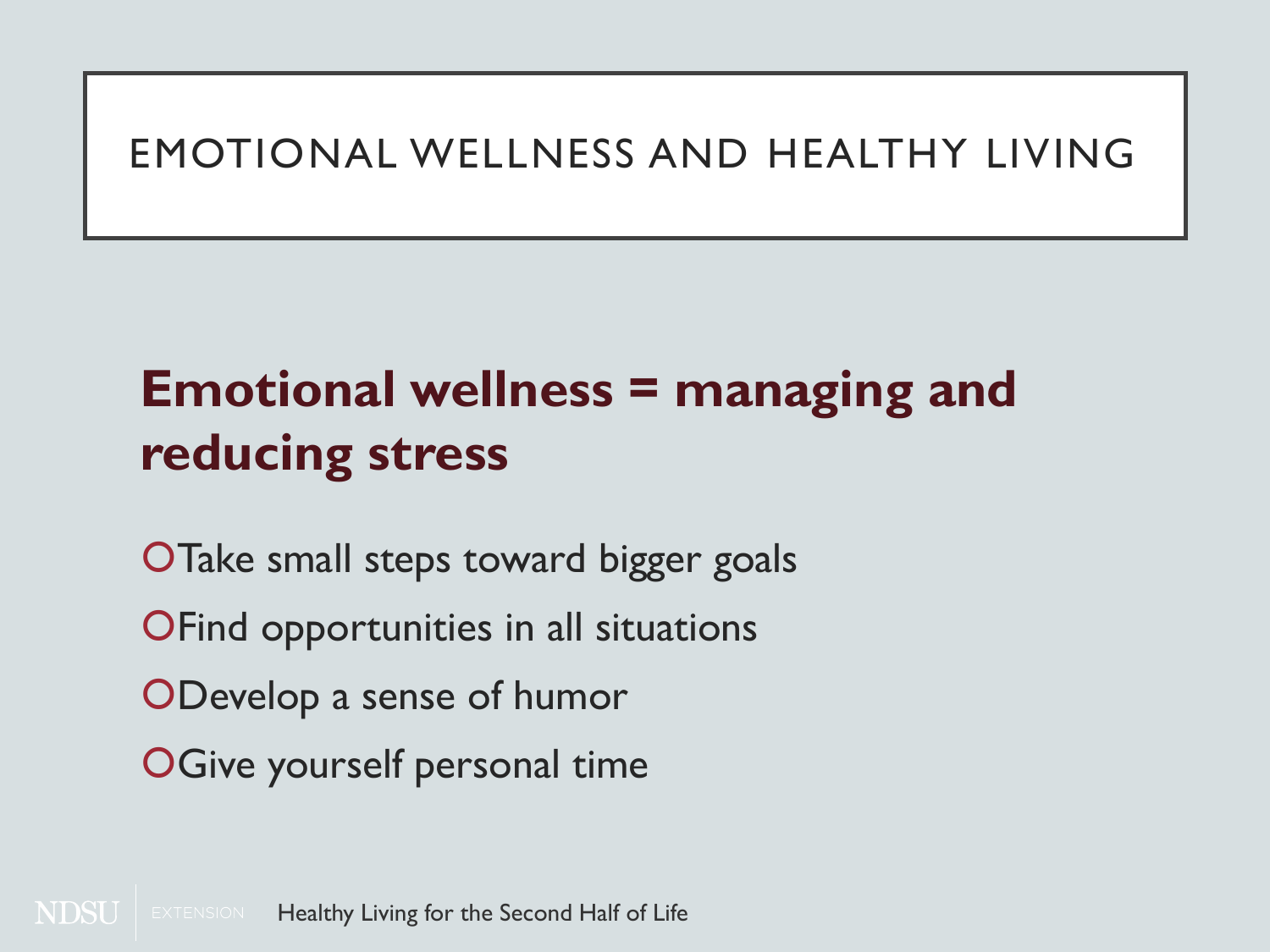# **RETIREMENT AND HEALTHY LIVING**

O Take a slow exit

O Try a new job on a part-time basis

OShare your job

OTake a break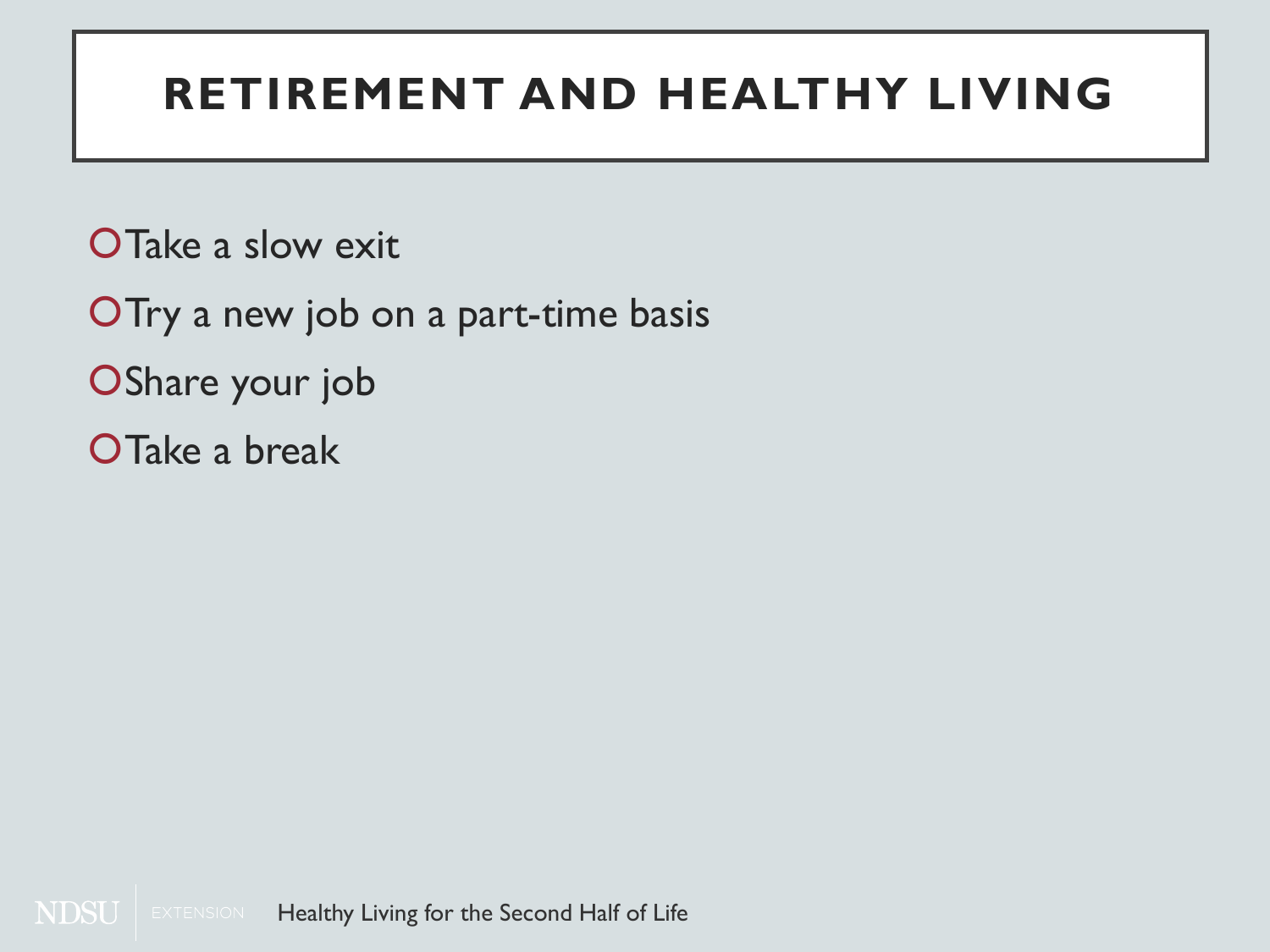## **TOWARD "UN-RETIREMENT"**

Instead of focusing on "retirement" in later life, focus your thoughts, planning and energy on "un-retirement."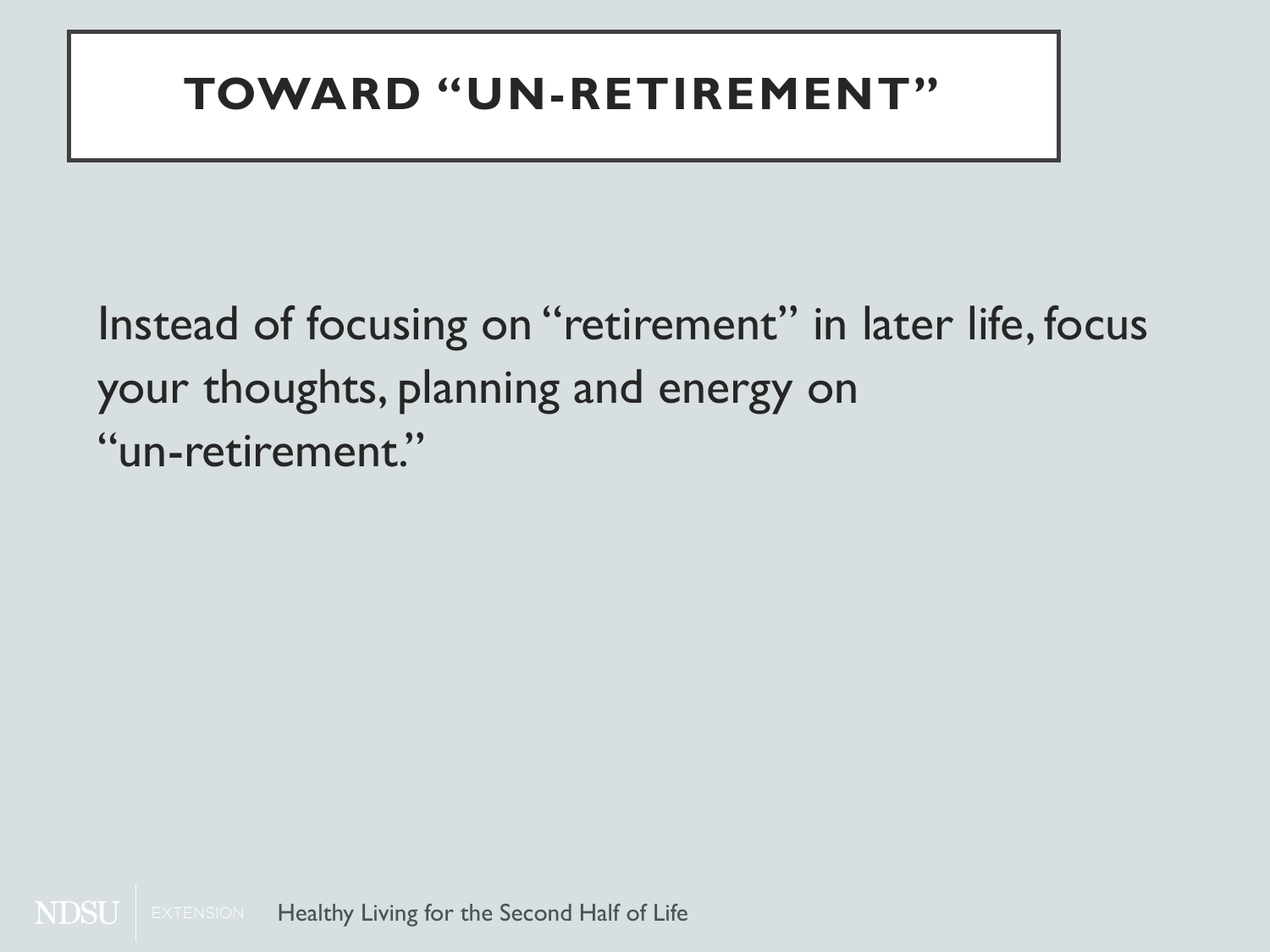#### **OTHER FACETS OF HEALTHY LIVING IN LATER LIFE**

- Retirement planning (or "un-retirement planning")
- Financial planning for later life
- Estate planning
- Long-term care planning
- Keep learning so you can maintain the best health possible
- Contact your local Extension office to learn about ideas and resources